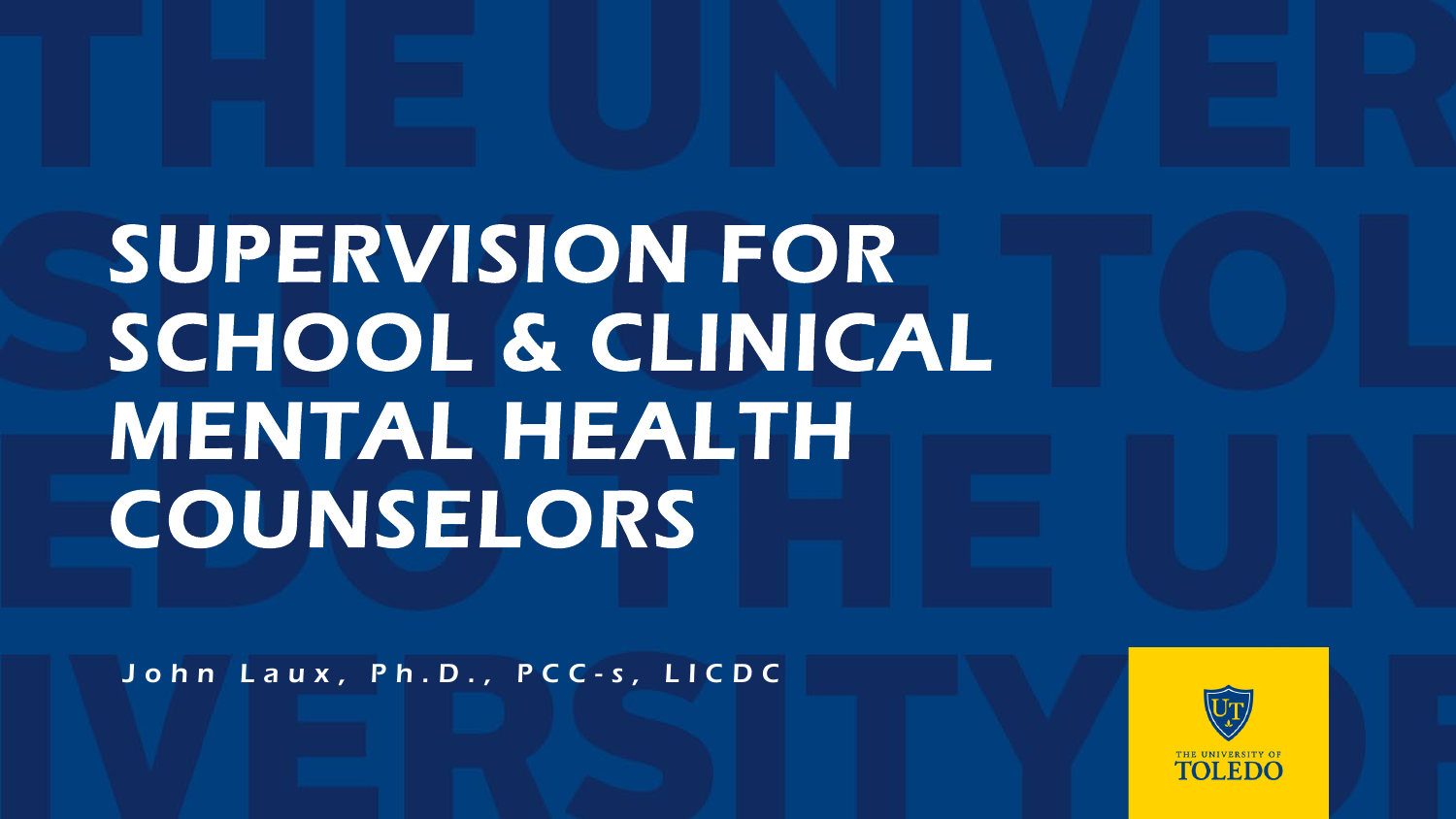#### GOALS

**Understand the Integrated** Developmental Model of Supervision Apply the IDM with practicum students **Apply the IDM with internship** practicum students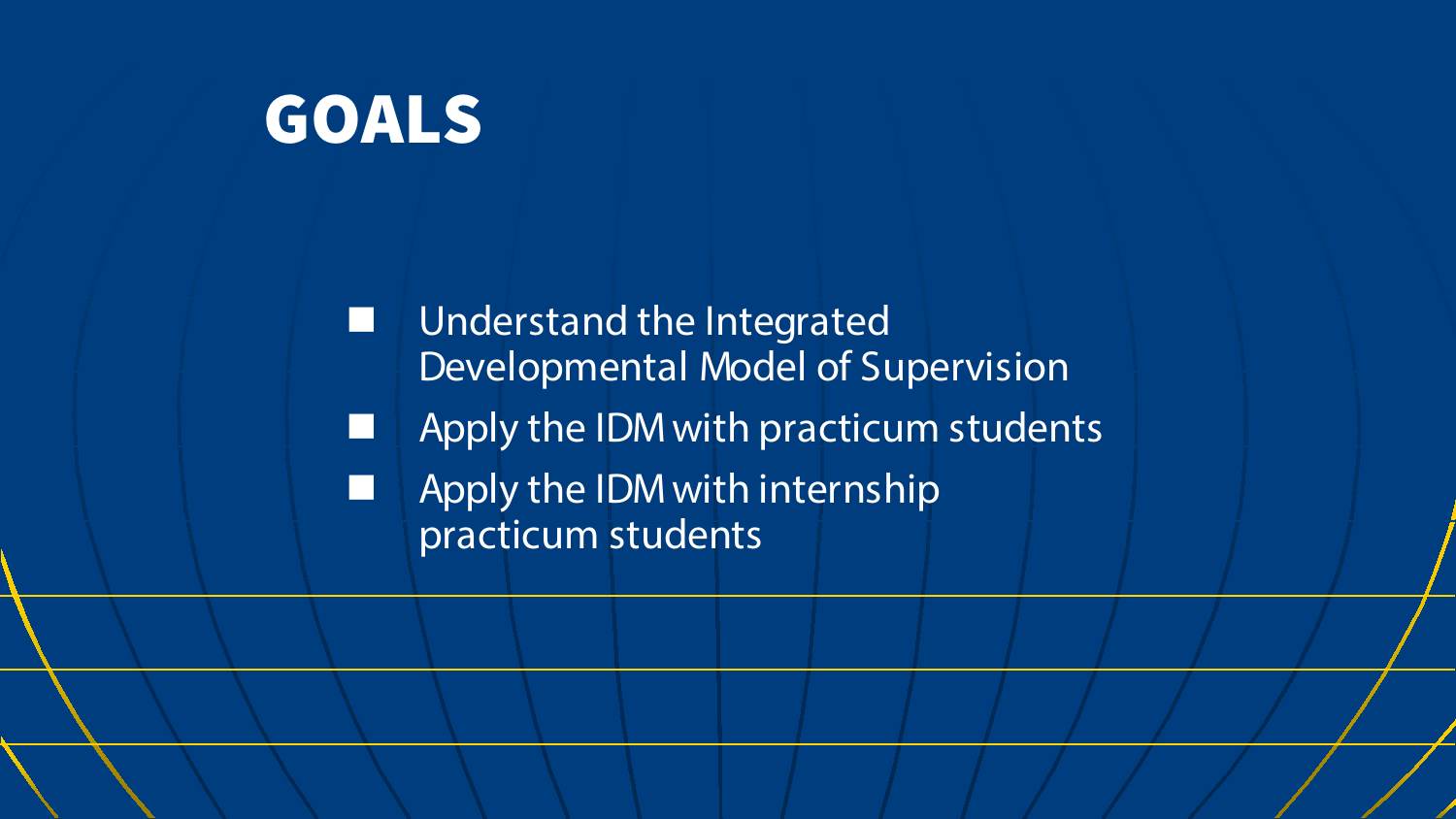### MODELS OF SUPERVISION

Psychotherapy-Based Supervision Personal Growth Parallel Process/Isomorphism Developmental Approaches to Supervision

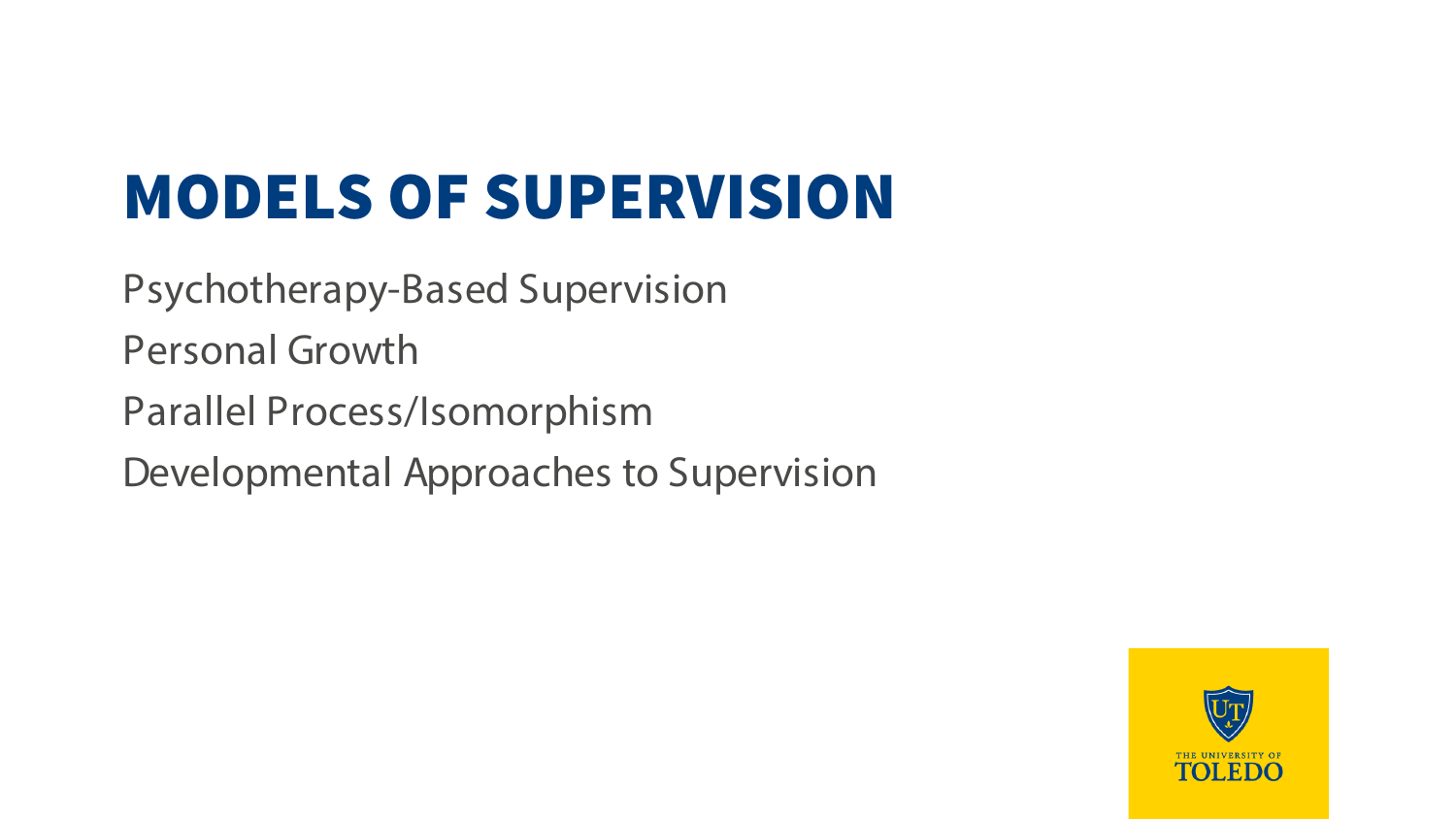### IDM SUPERVISION

An Integrated Developmental Model of Supervision

-Stoltenberg, McNeil & Delworth

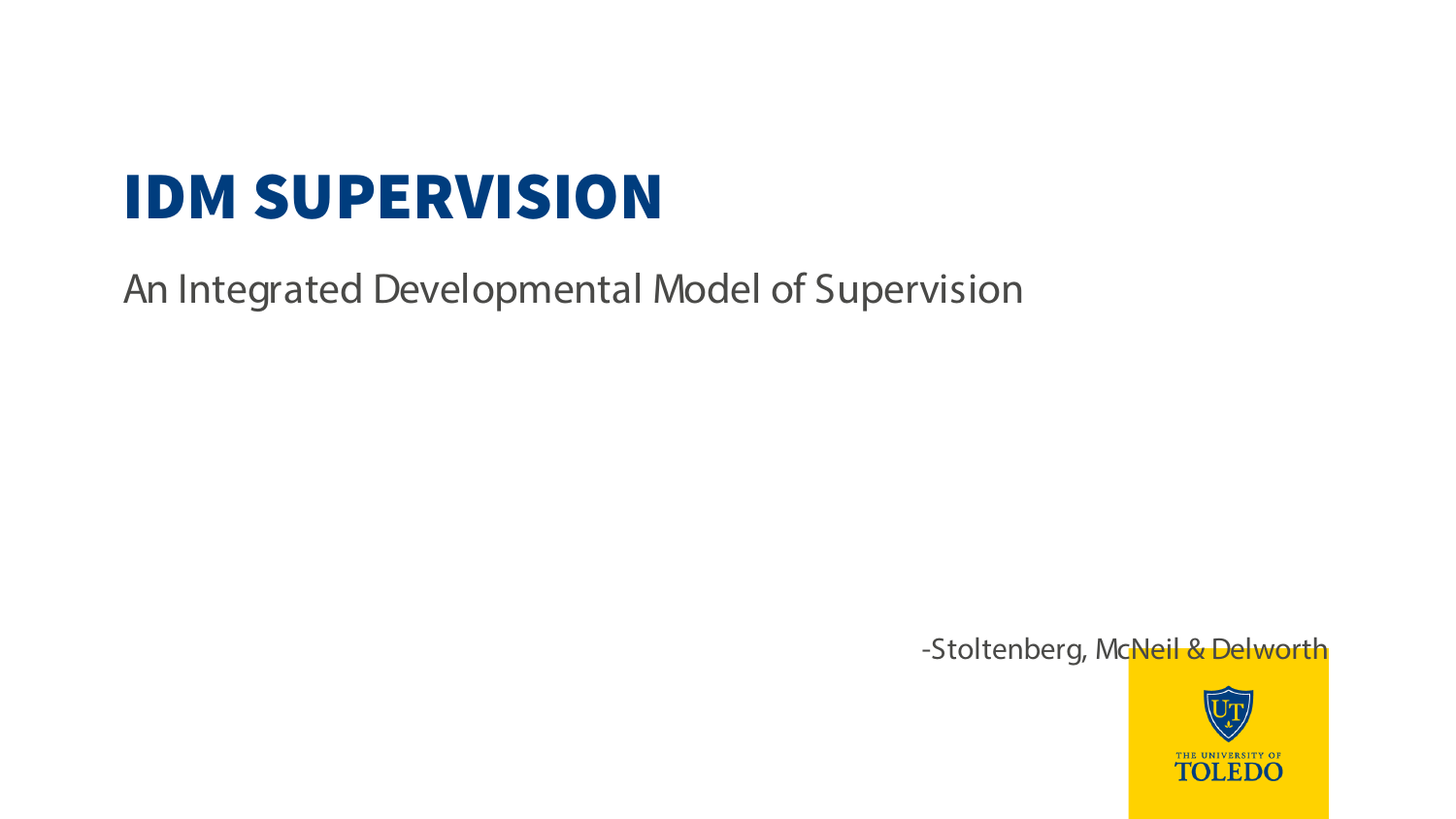### 3 LEVELS OF DEVELOPMENT

Level 1 Therapist Level 2 Therapist Level 3 Therapist

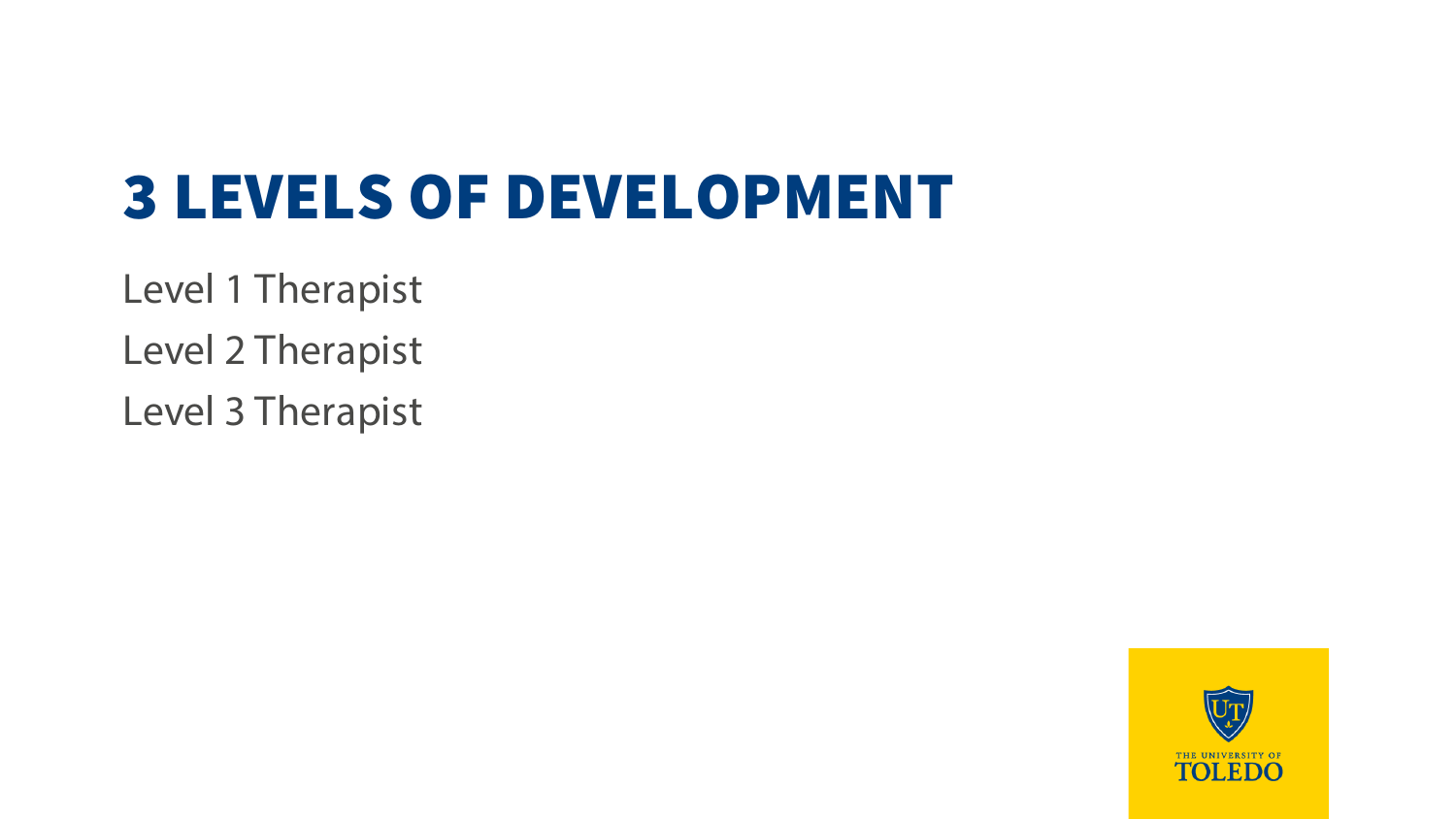### OVERARCHING STRUCTURES

Self & Other Awareness

Motivation

Autonomy

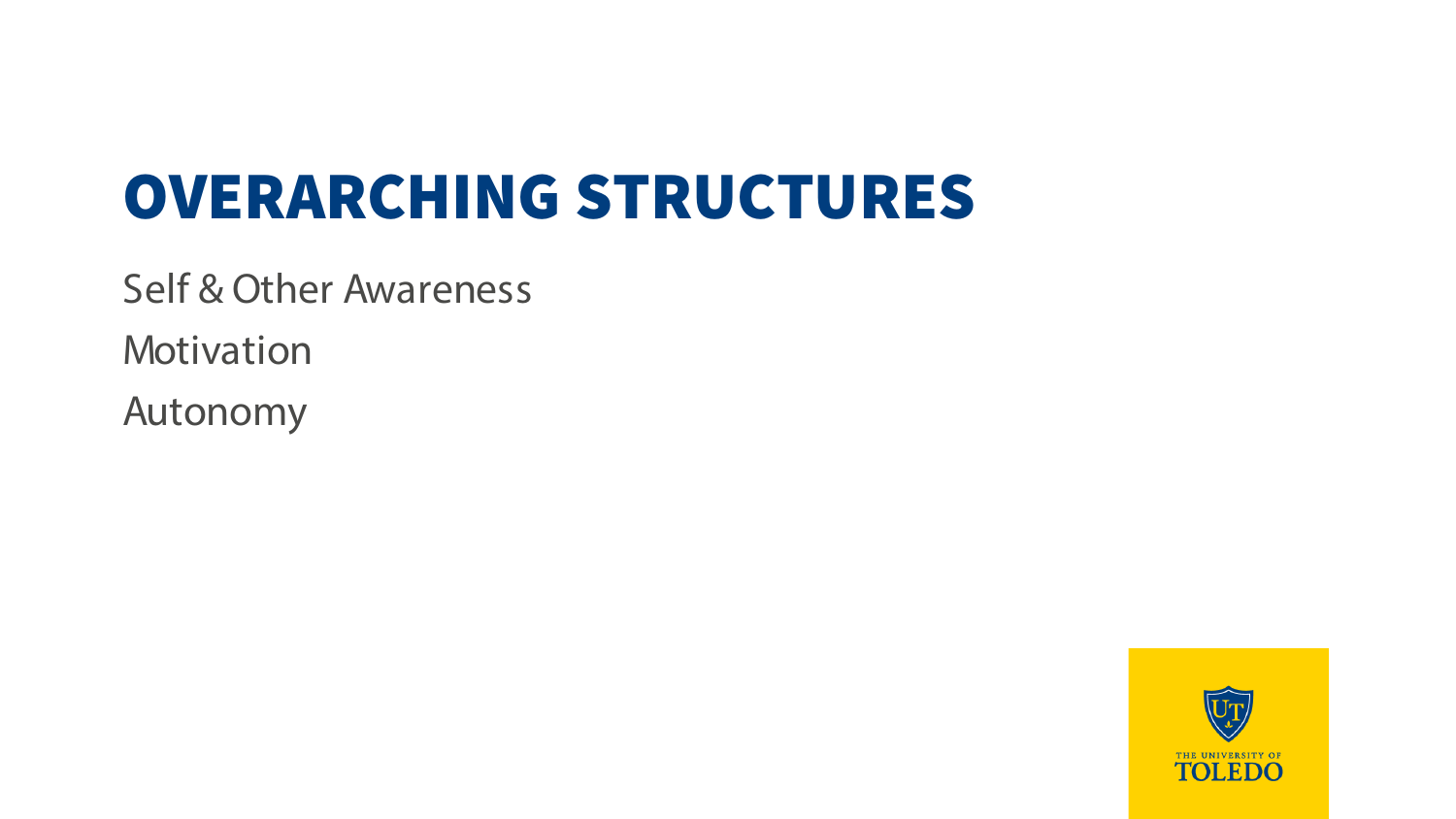## SPECIFIC DOMAINS

- Intervention Skills
- Assessment
- Interpersonal Assessment
- Client Conceptualization
- Individual Differences
- Theoretical Orientation
- Treatment Plans & Goals
- Professional Ethics

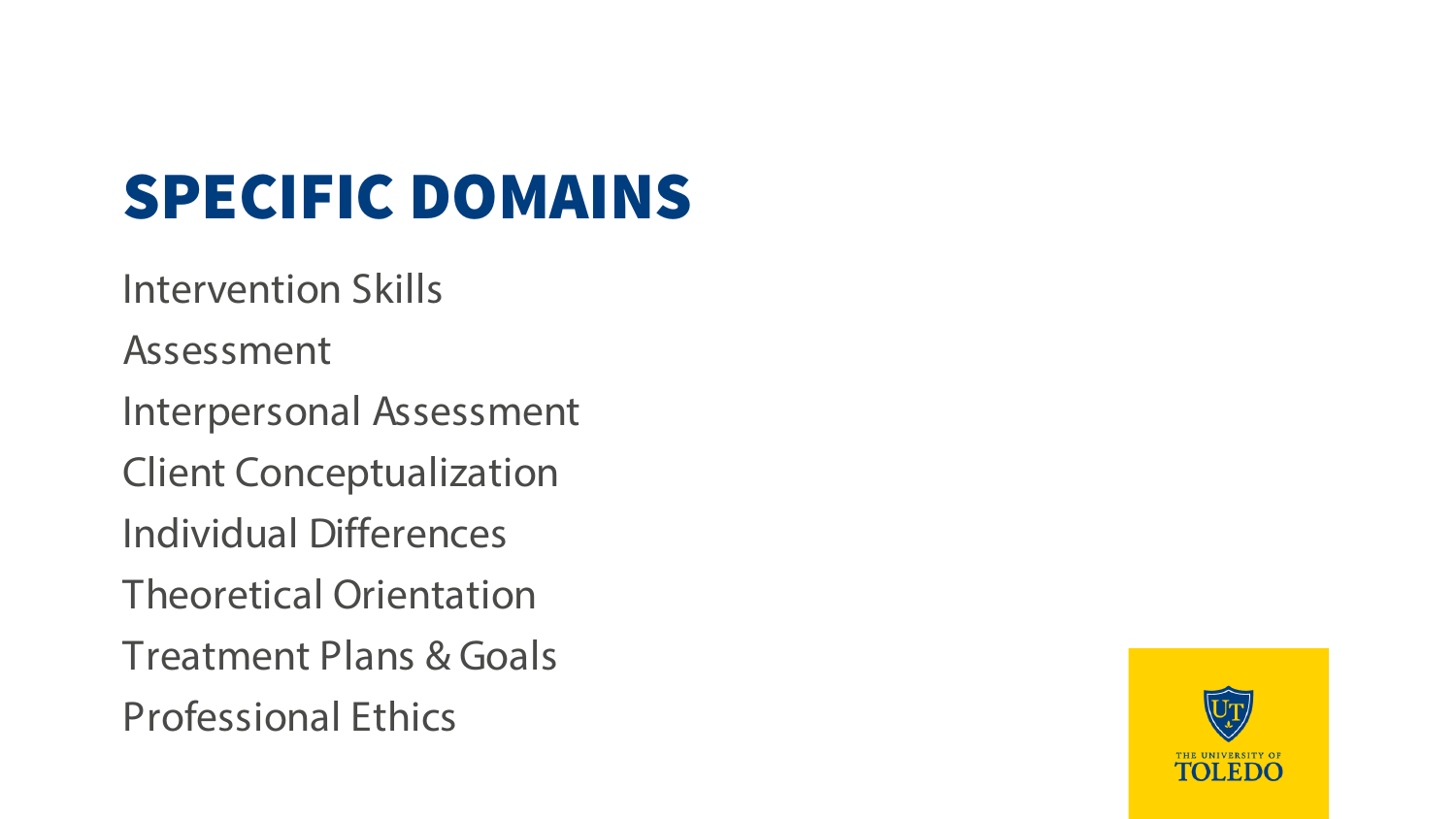#### SUPERVISEE DEVELOPMENTAL CHECKLIST

**Level 1 Level 2 Level 3**

| <b>Intervention Skills</b>        |  |  |
|-----------------------------------|--|--|
| <b>Assessment</b>                 |  |  |
| <b>Interpersonal Assessment</b>   |  |  |
| <b>Client Conceptualization</b>   |  |  |
| <b>Individual Differences</b>     |  |  |
| <b>Theoretical Orientation</b>    |  |  |
| <b>Treatment plan &amp; goals</b> |  |  |
| <b>Professional Ethics</b>        |  |  |
|                                   |  |  |

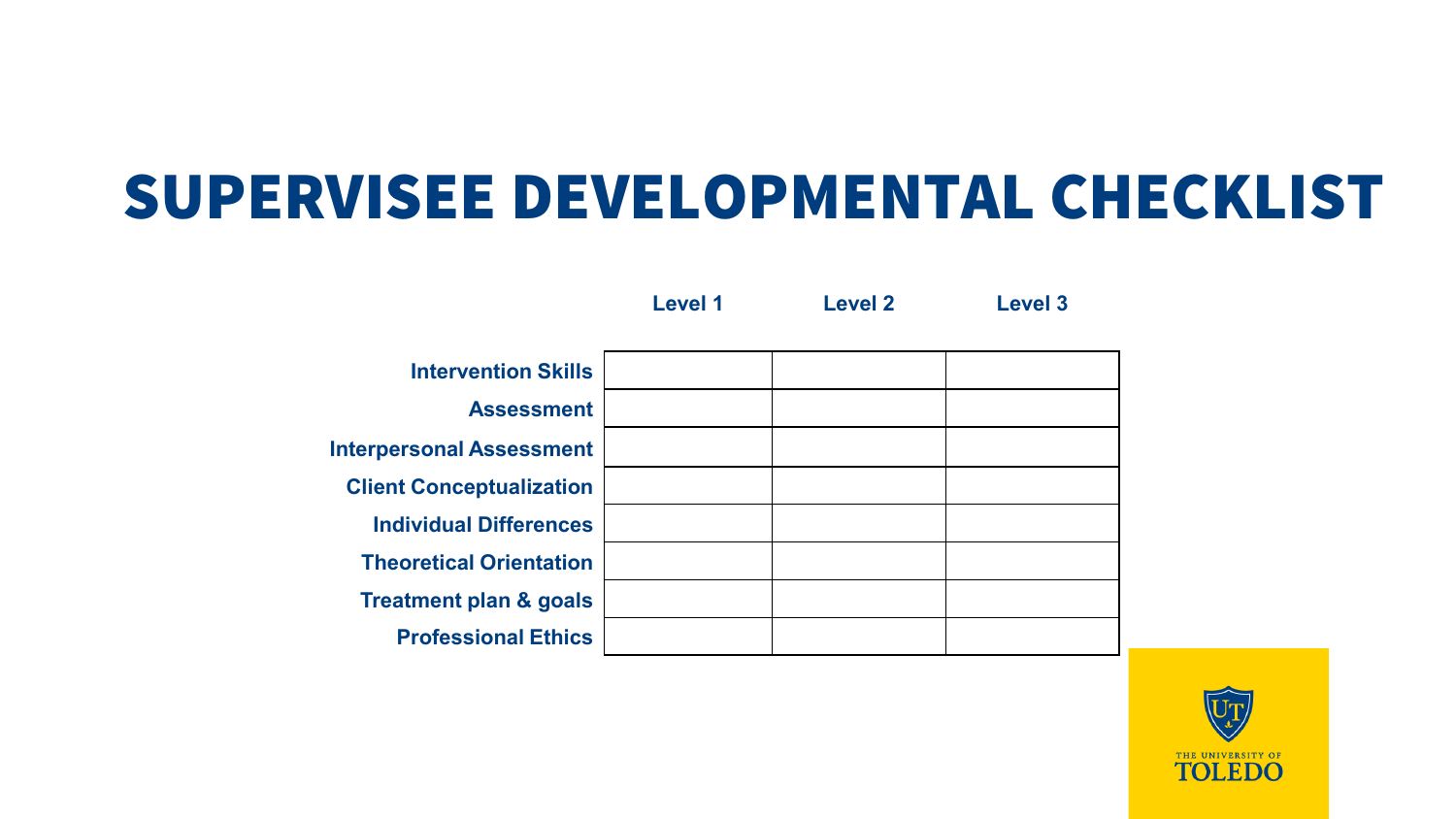Self & Other Awareness

- Focus is on personal effectiveness, skills Anxiety/fear
- Concerned about supervisor's evaluation.

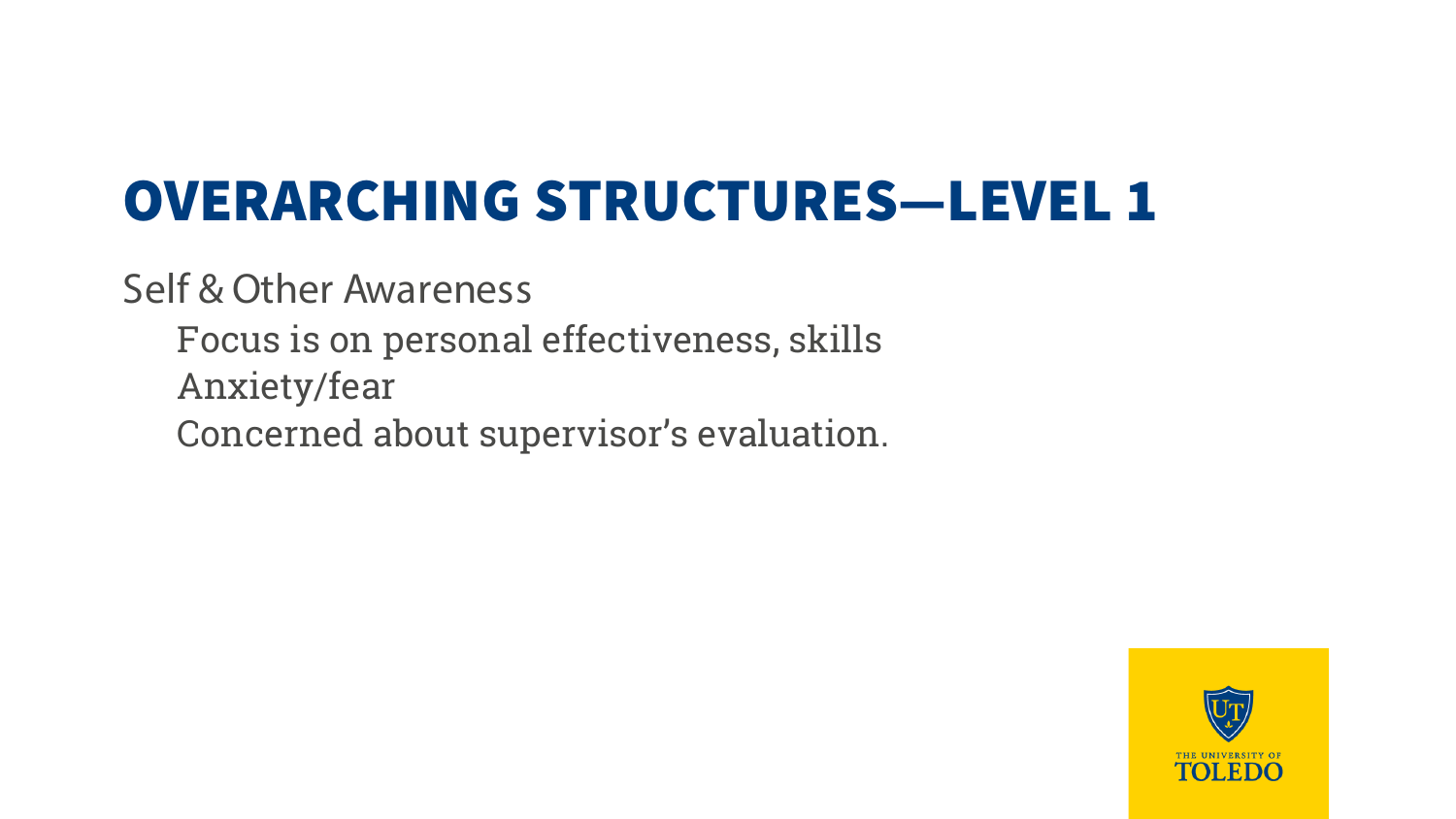Motivation

Usually high. Focused on going from beginner to expert. Want to move from anxiety to comfort. Want to learn the "best" theory, techniques or approaches.

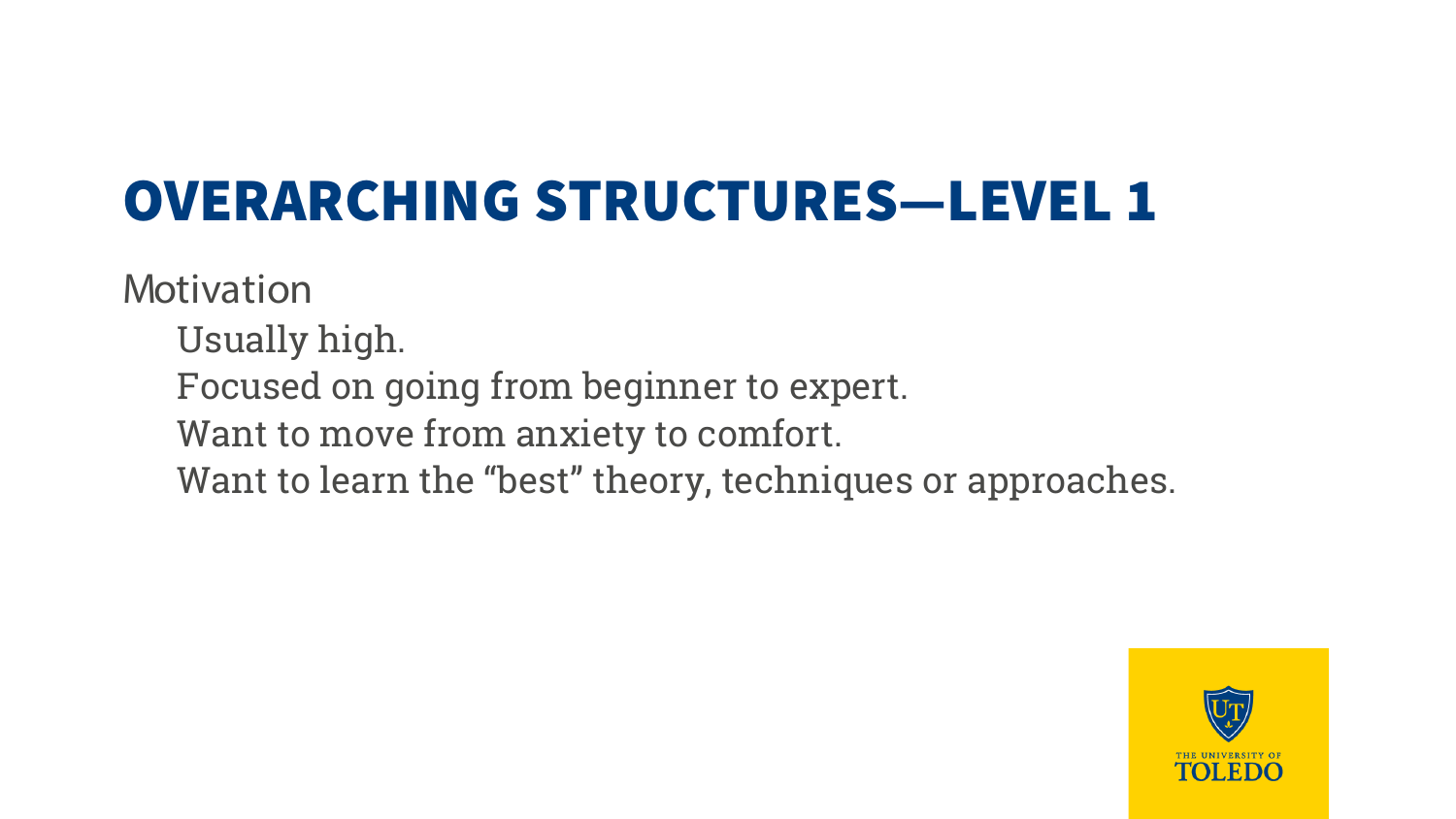#### Autonomy Heavily dependent on supervisor

- What to do/say in session
- How to use supervision

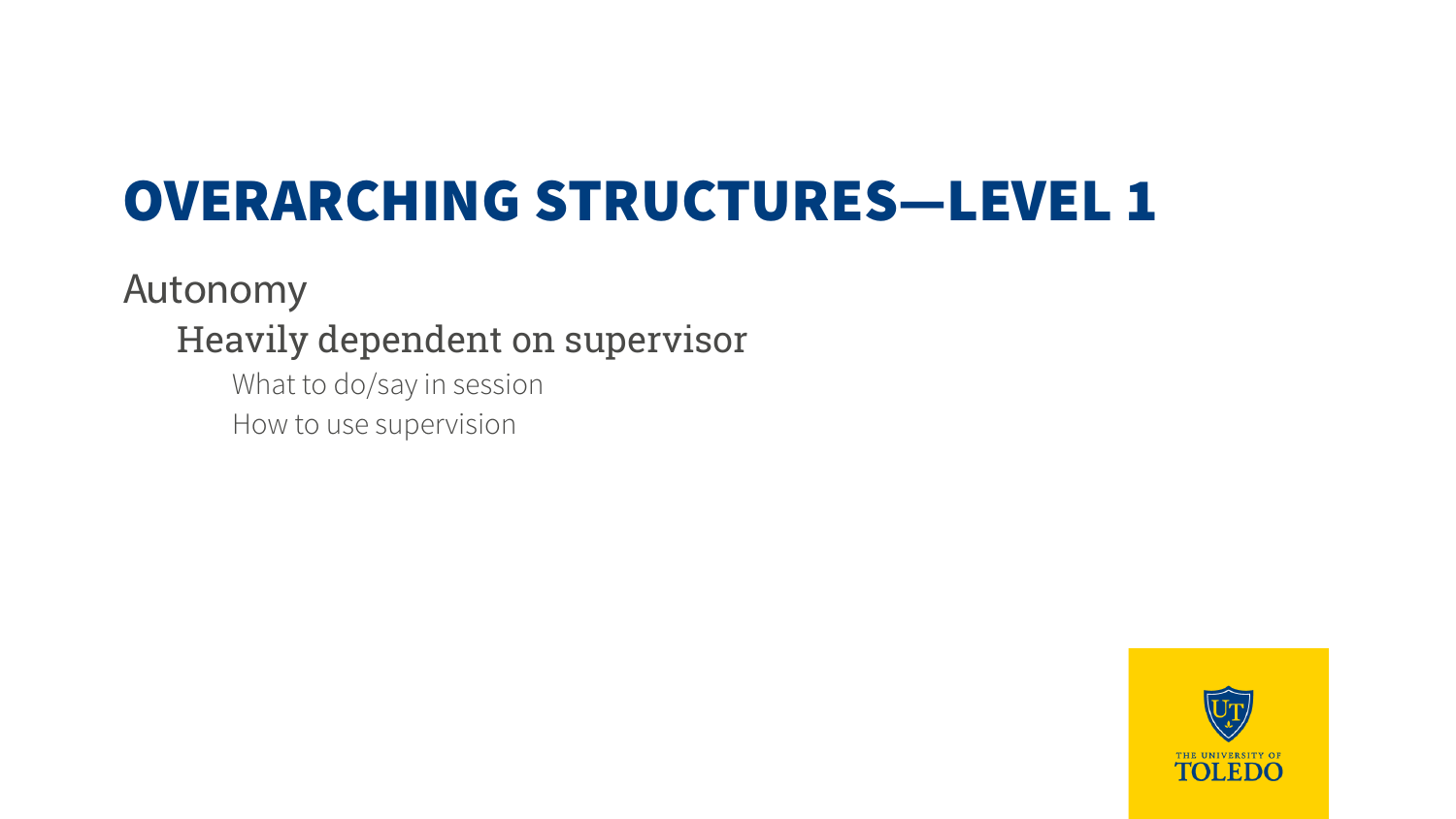#### LEVEL 1 INTERVENTION SKILLS COMPETENCE

Want understandable set of skills in a structured framework they can imitate.

Latch on to an orientation & become a devotee (usually 1<sup>st</sup> one they read or CBT)

Every issue becomes a nail.

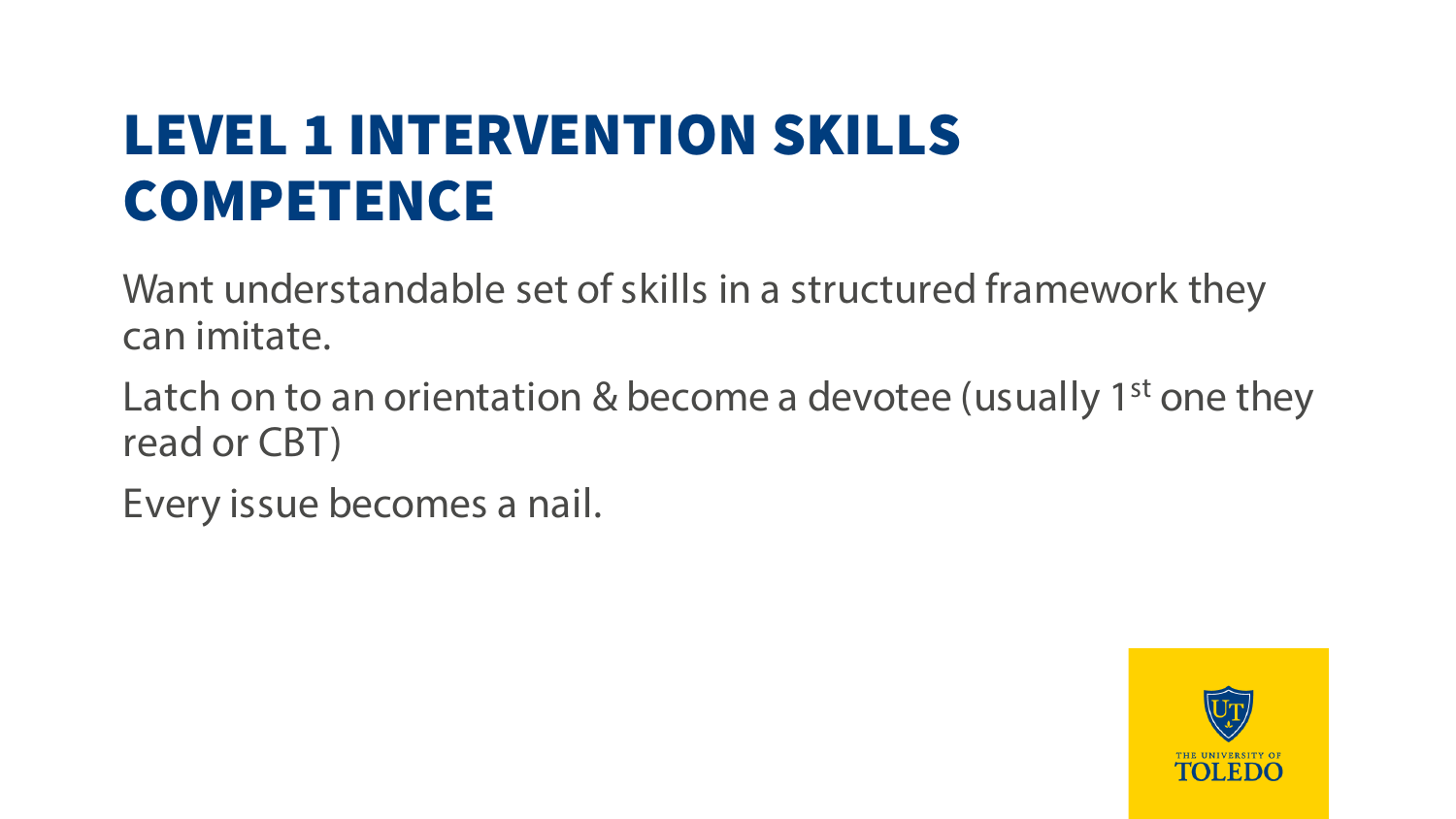### LEVEL 1 ASSESSMENT TECHNIQUES

Tend to prefer interview methods or standardized methods. Have little critical skills. I.e., fail to consider client response set or motivation.

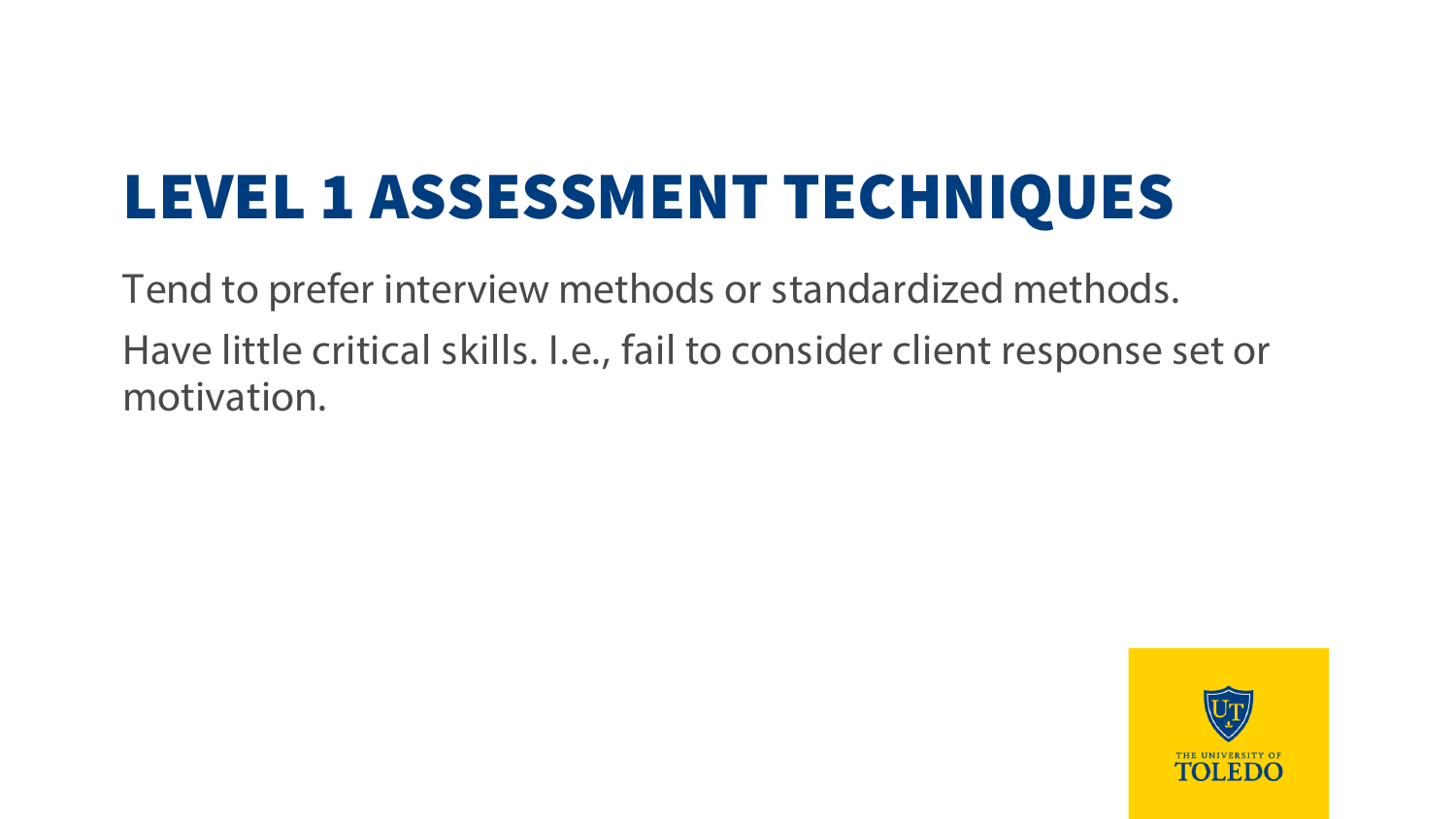#### LEVEL 1 INTERPERSONAL ASSESSMENT

Task: use personal reactions as assessment tool & barometer of data received.

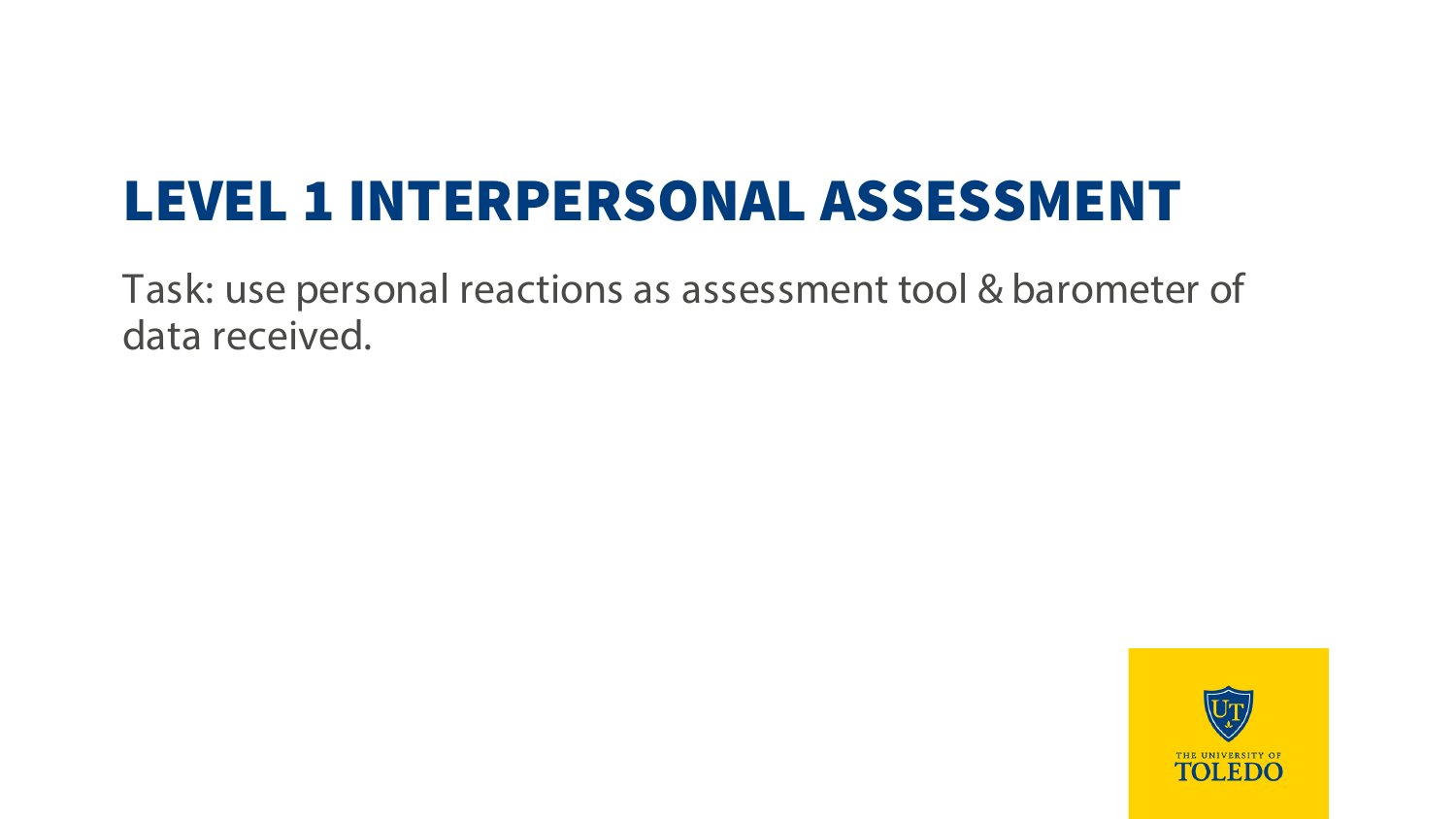### LEVEL 1 CLIENT CONCEPTUALIZATION

Focus is on specific aspects of clients' history, current situation, or assessment data & exclude other relevant data.

Tend to over pathologize or under pathologize.

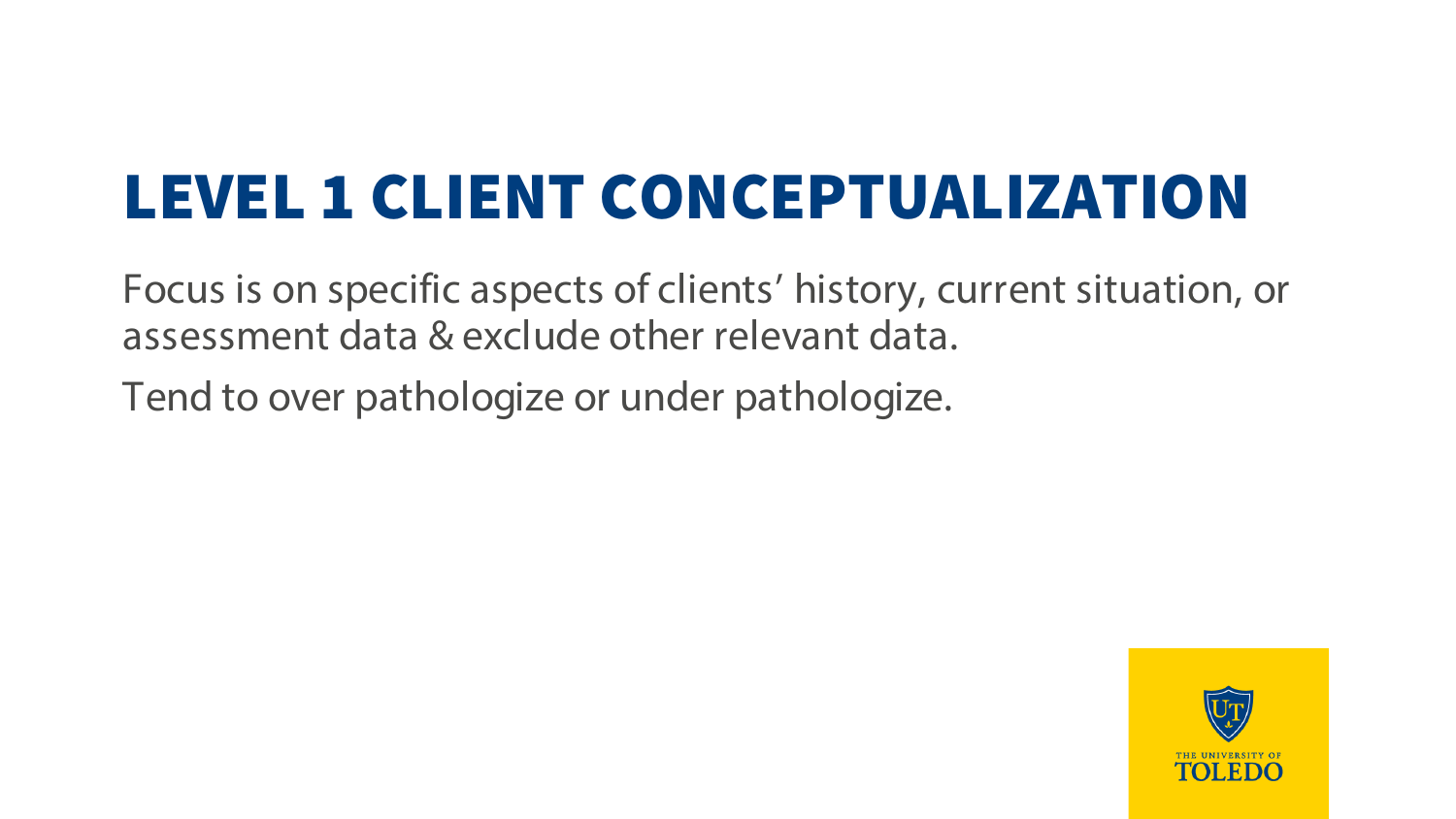### LEVEL 1 INDIVIDUAL DIFFERENCES

Despite training in MC, novice counselors tend to interpret clients through their own cultural lenses.

Assume that if they have common traits then the client's worldview is the same as their own.

OR

Assume that if they have dissimilar traits then the client's worldview is the vastly different from their own.

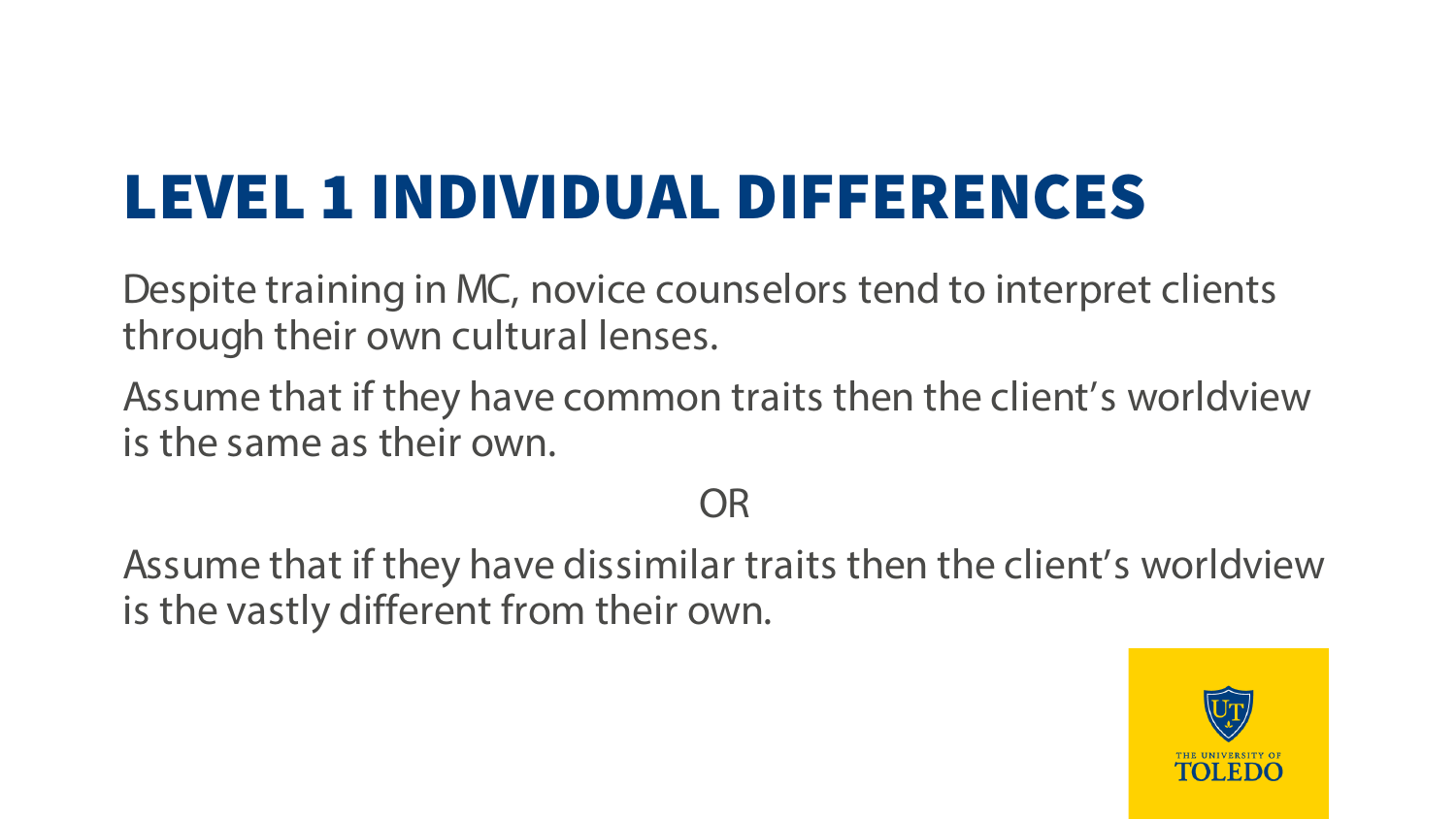### LEVEL 1 THEORETICAL ORIENTATION

Seeking the one-truth. When found, become disciples.

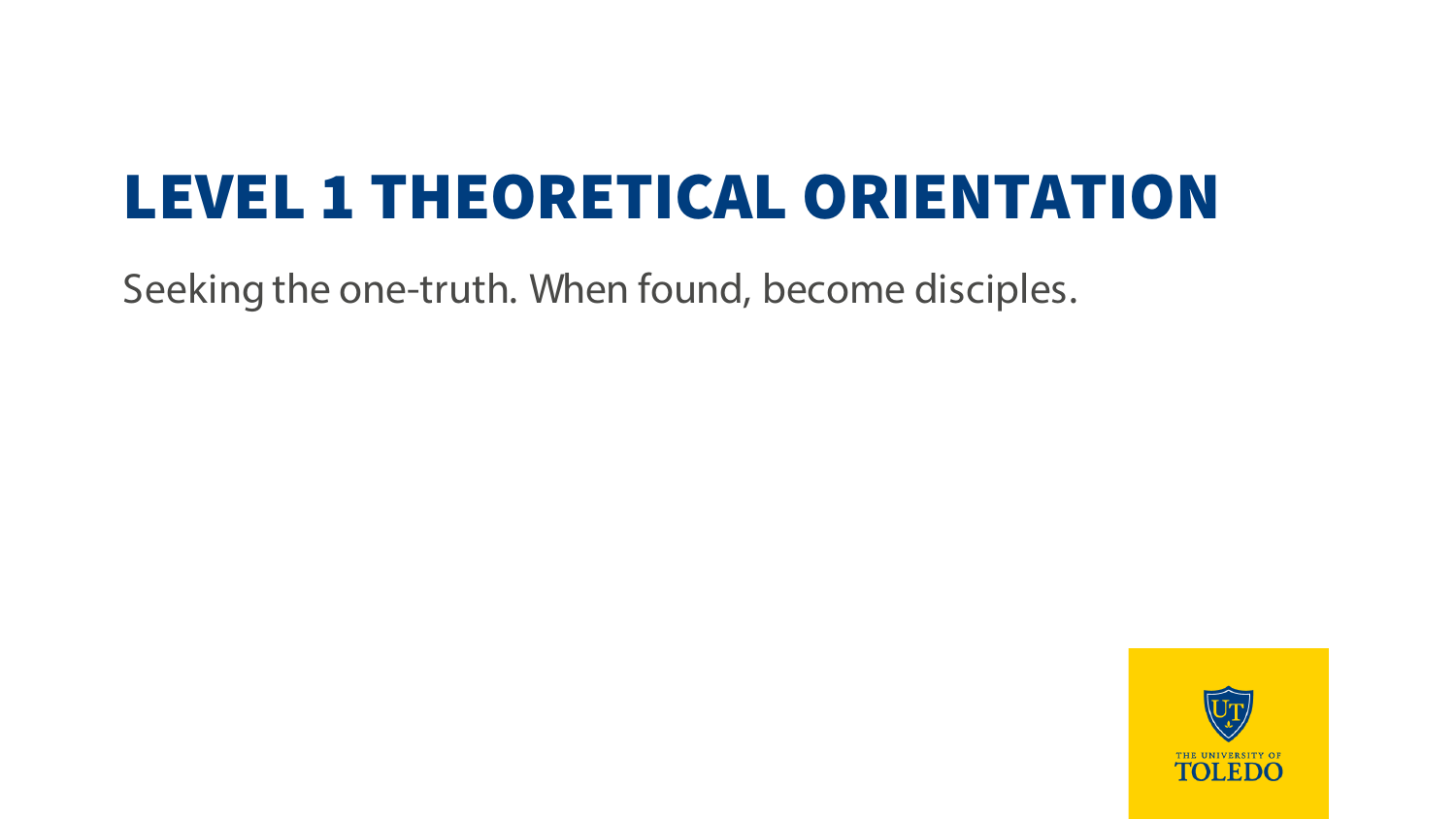### LEVEL 1 TREATMENT PLANNING

Difficult to conceptualize treatment from intake to discharge. Focus is on keeping clients.

Tx planning may be general or cookie cutter/manualized.

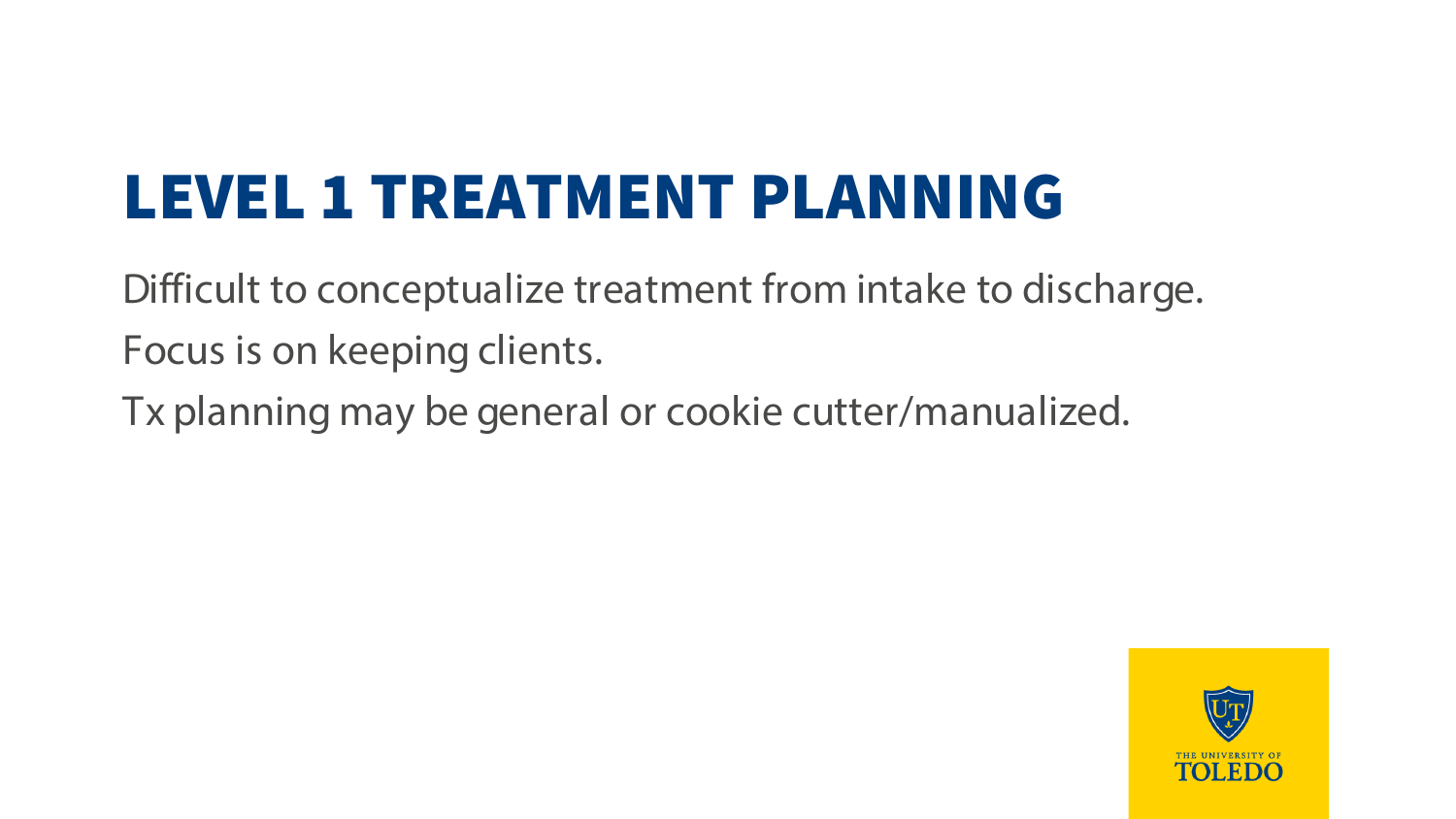### LEVEL 1 PROFESSIONAL ETHICS

Rigid application & rote memorization. Need guidance in interpreting and applying.

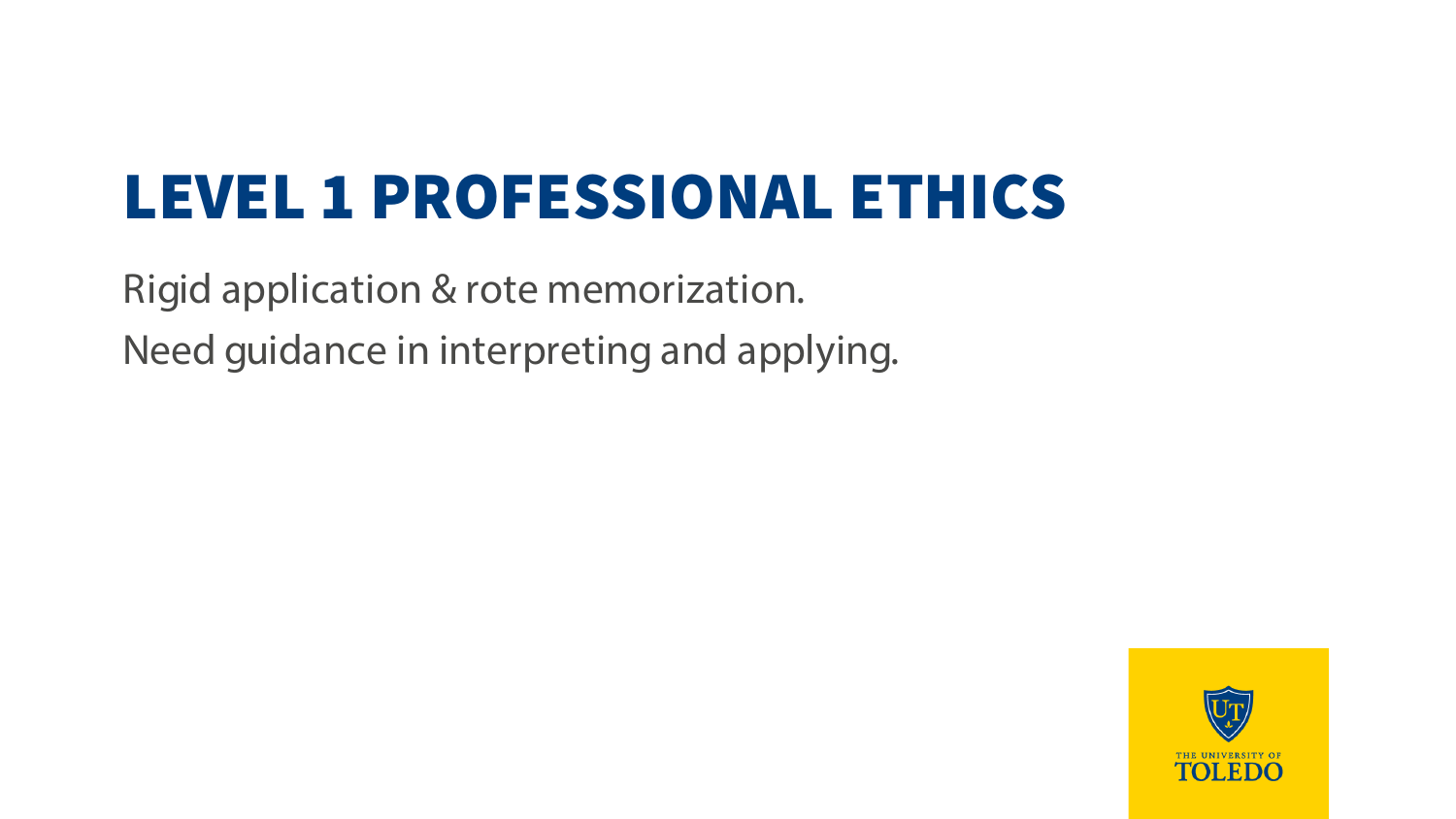Structure!!!!

Both supervision & their clinical work.

Break feedback down into manageable/observable chunks.

Simplicity & slow speed.

Encourage self-examination

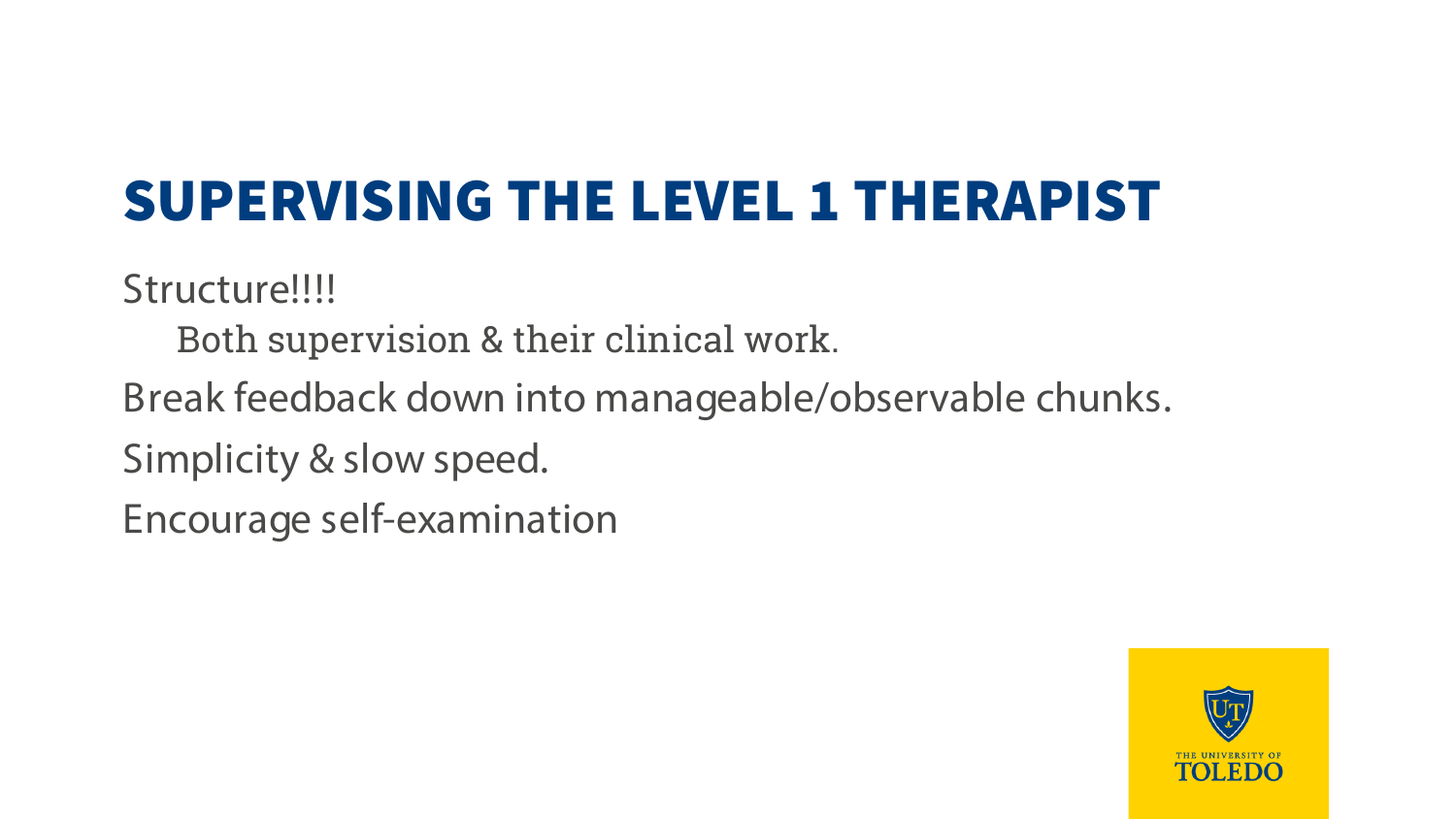How?

**Observation** Skills training Role plays Readings Group sup Balance ambiguity Create conflict Cont. education

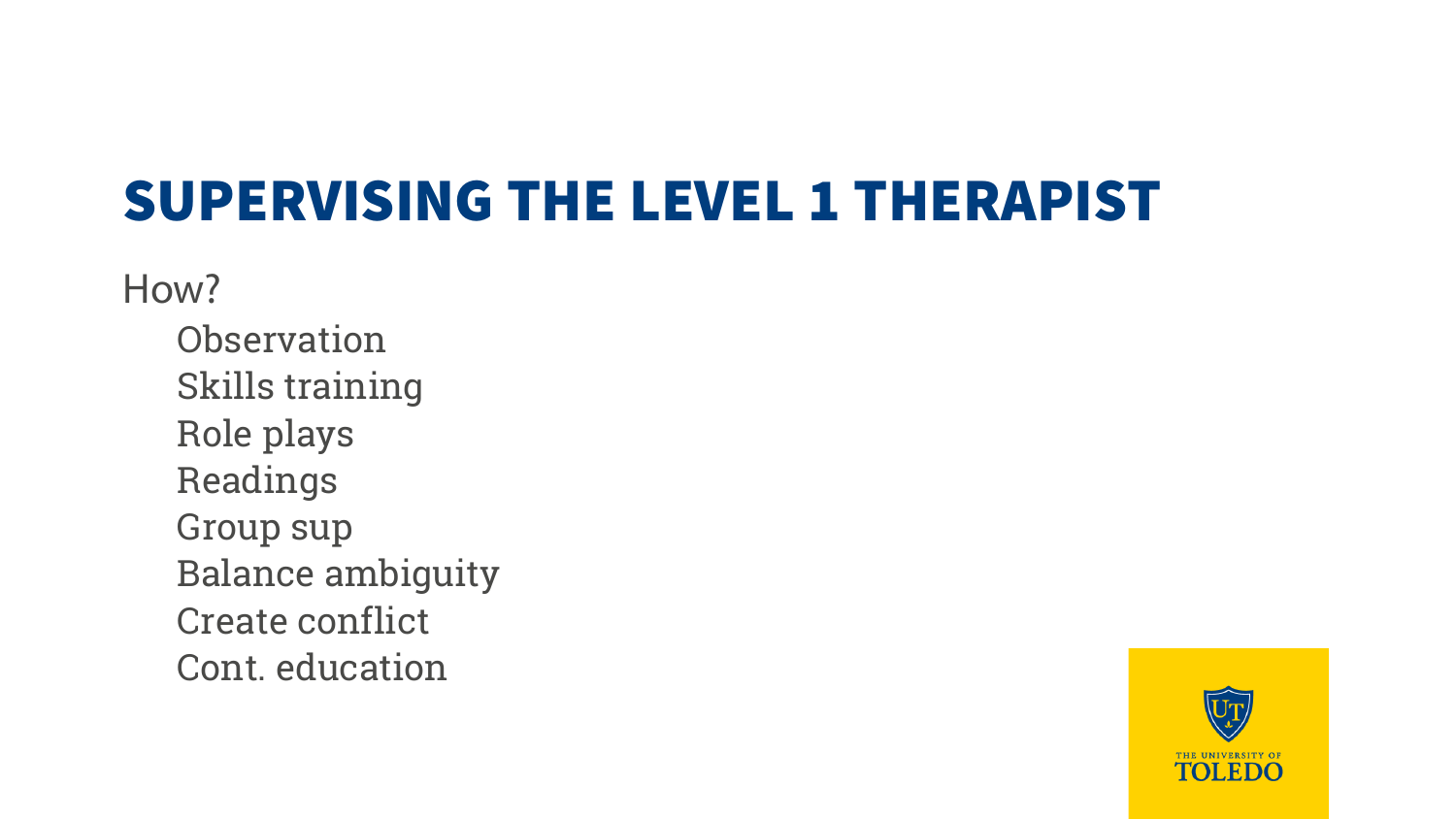Be supportive Be prescriptive Tie theory to diagnosis to treatment Initiate growth

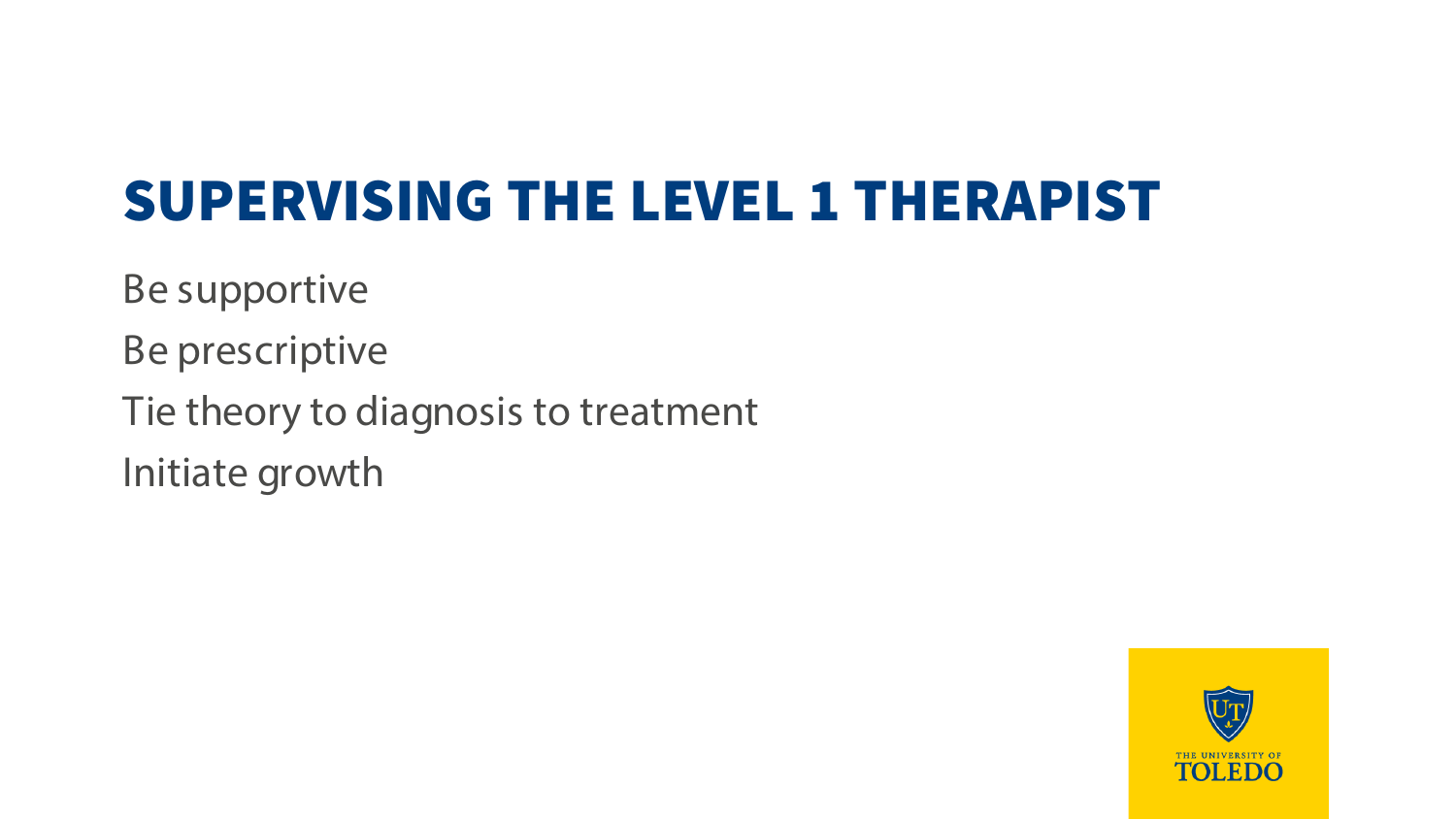## TRANSITIONING TO LEVEL 2

Motivation:

may decrease for new approaches/techniques

Autonomy:

may desire more than is warranted.

Awareness:

Begins to move toward client, away from self.

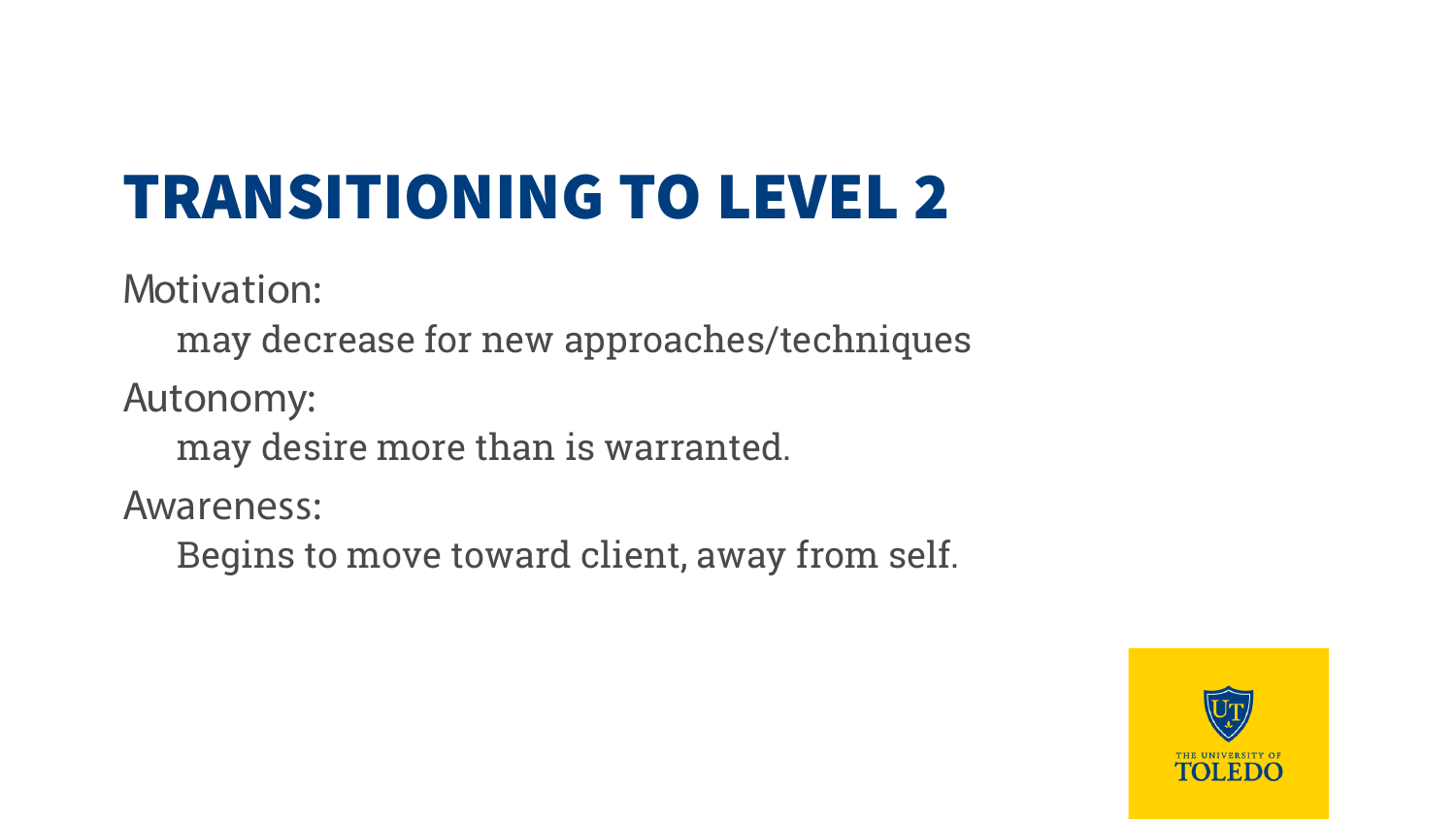Self & Other Awareness

Less on self, more on client via empathy Potential for over identification

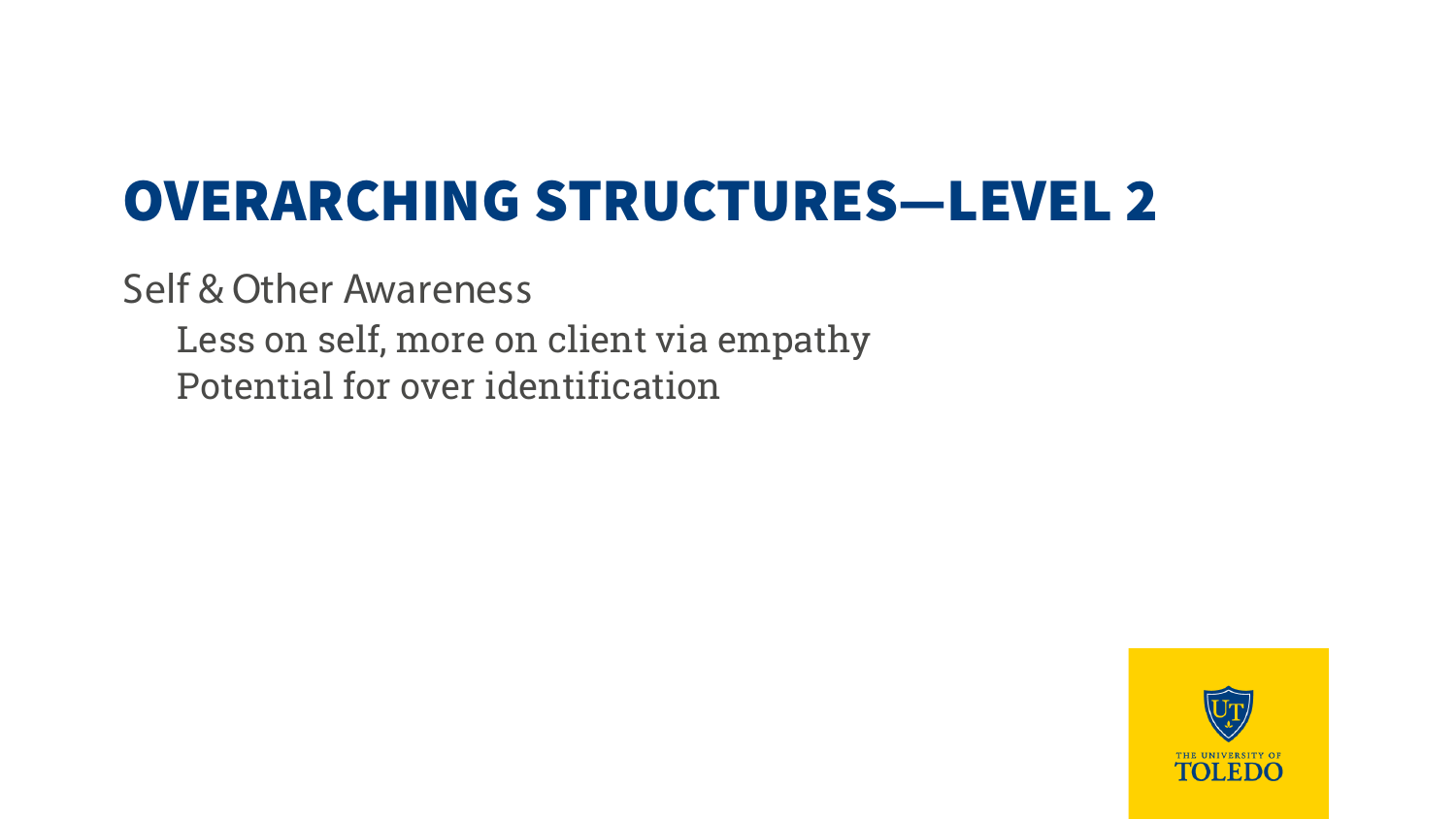Vacillation between autonomy & dependency.

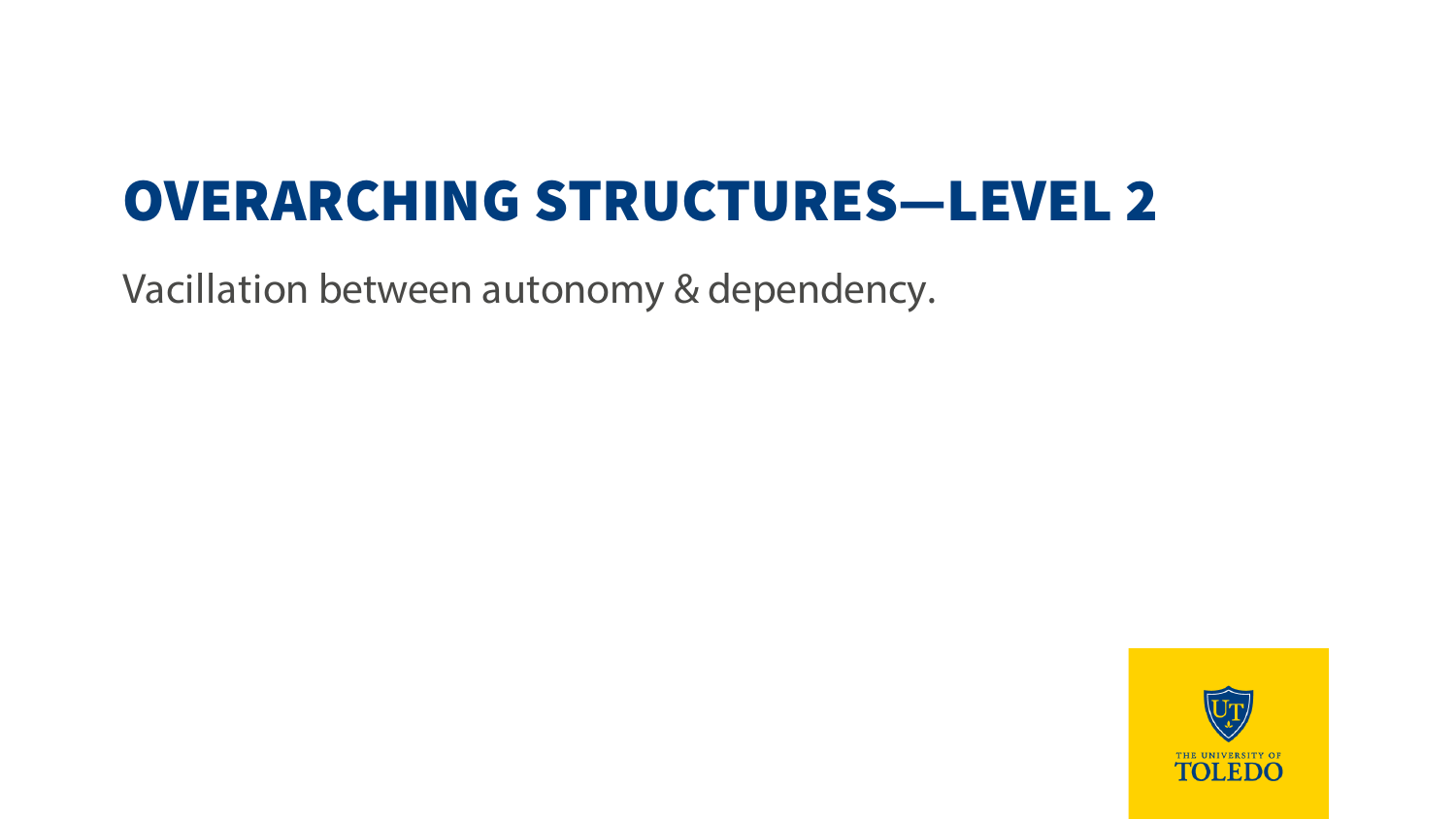Dependency/autonomy struggle affects motivation. Want independence but question self when in tough/new situations.

Evidence of struggle in supervision

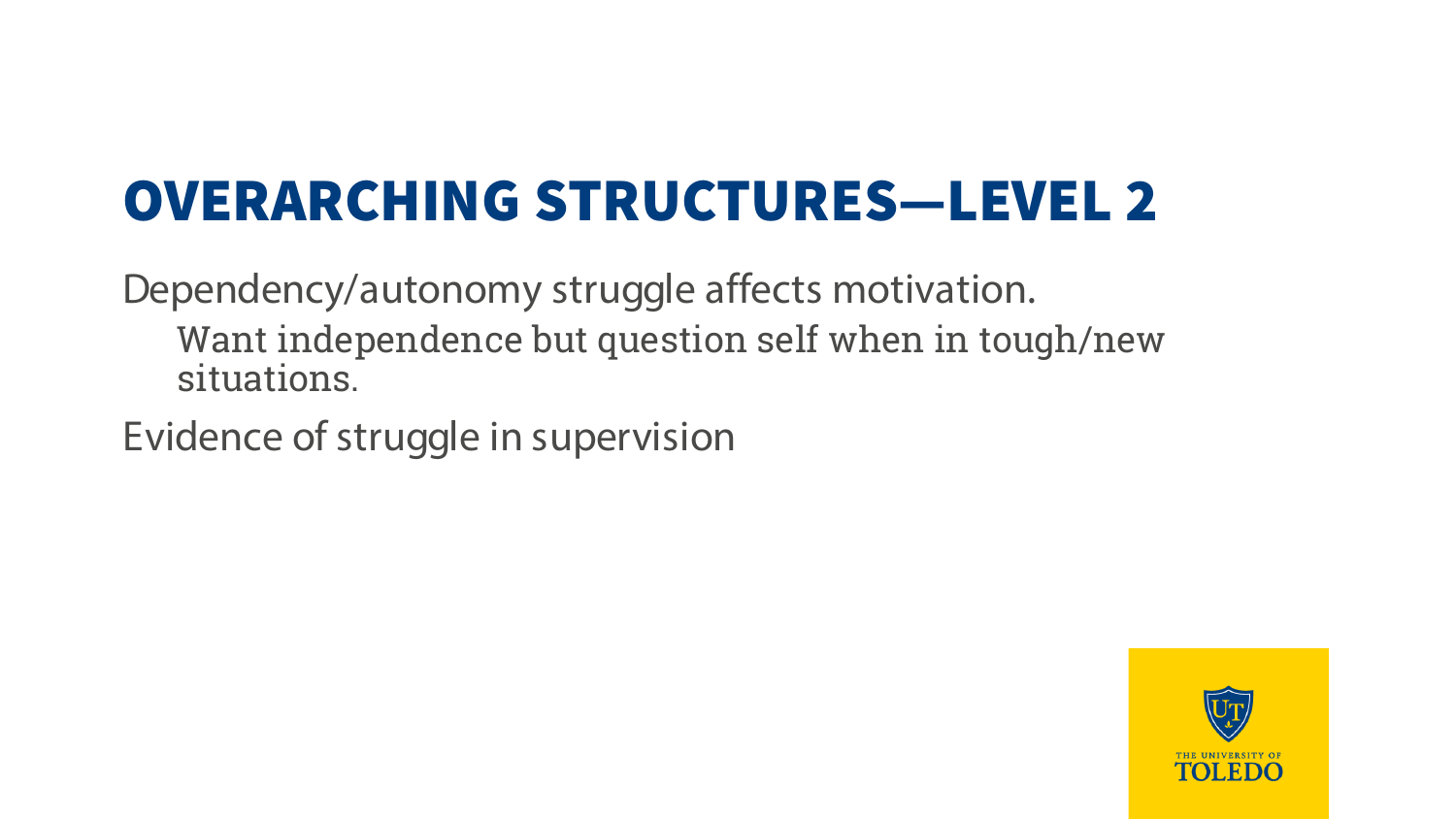#### LEVEL 2 INTERVENTION SKILLS COMPETENCE

More comfort w/wide range of intervention skills, but… Skills aren't integrated w/theory.

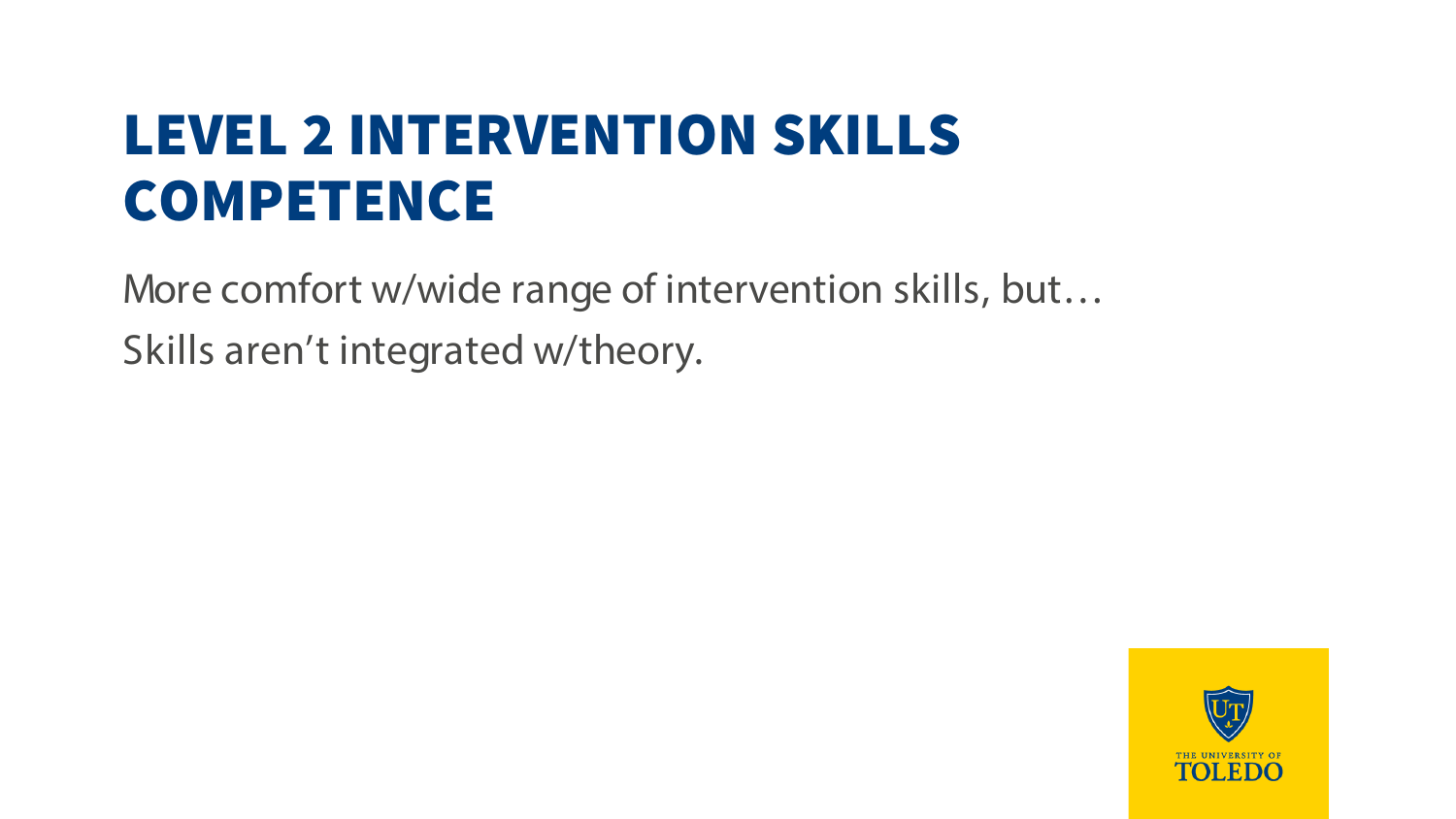### LEVEL 2 ASSESSMENT TECHNIQUES

Improvement in diagnostic criteria & assessment instruments.

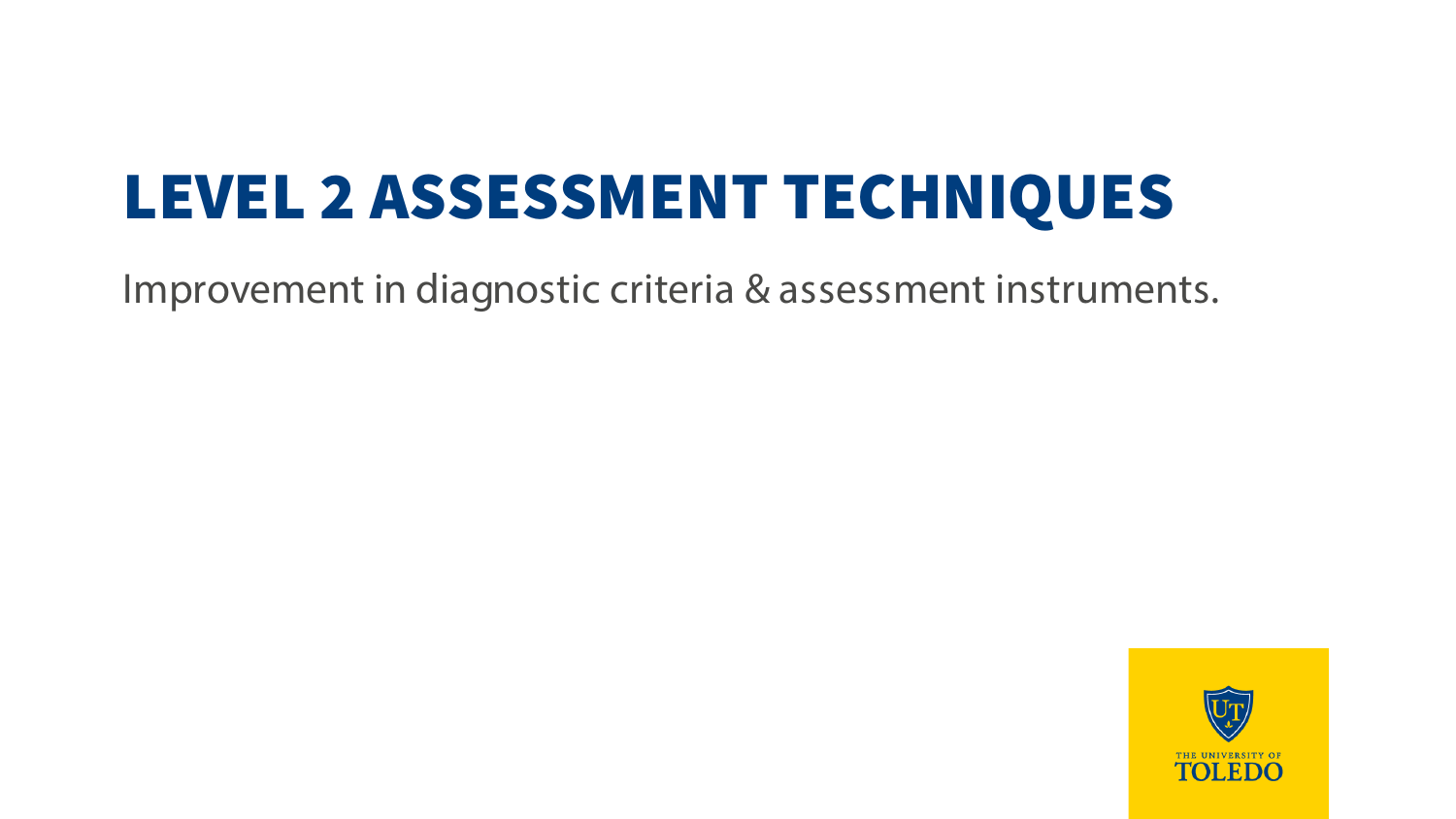#### LEVEL 2 INTERPERSONAL ASSESSMENT

Ability to be self-aware & monitor own cognitive/affective reactions is compromised due to over identification.

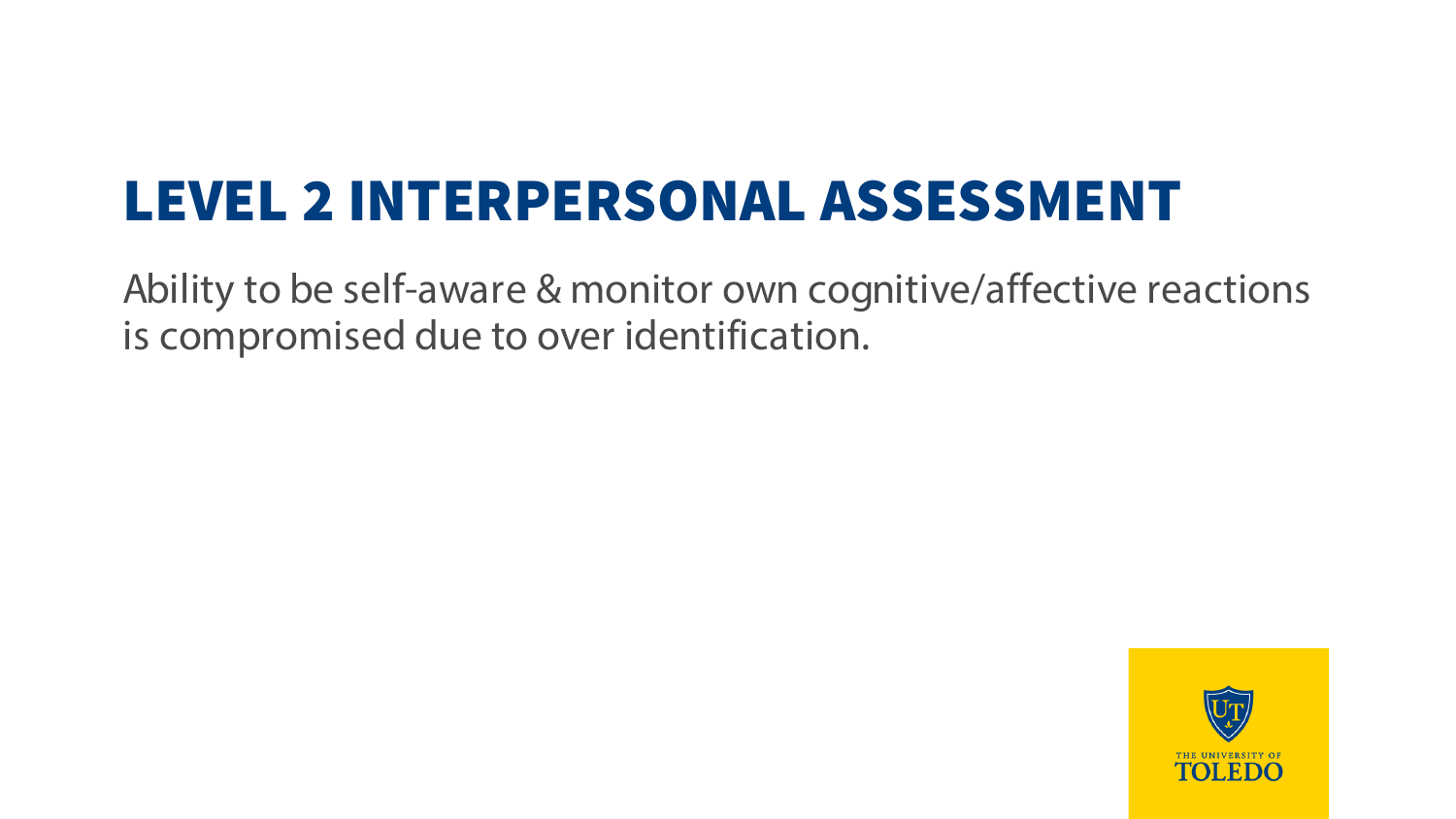### LEVEL 2 CLIENT CONCEPTUALIZATION

Case conceptualization is more complex but subject to over identification with client.

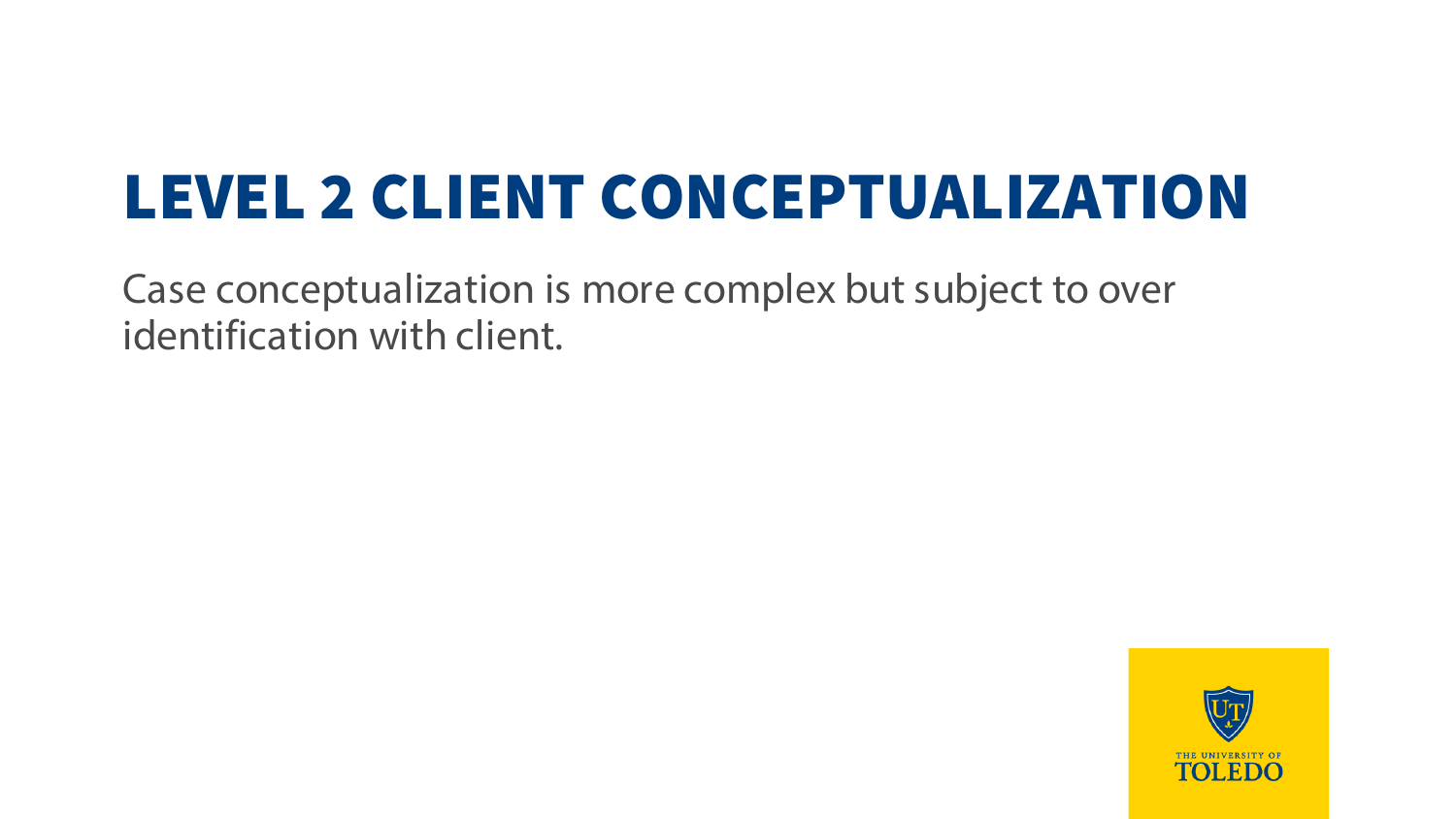### LEVEL 2 INDIVIDUAL DIFFERENCES

More willing to acknowledge influence of socio/cultural & environmental influences on behavior.

Vacillate between global one size fits all approaches and the idea that every client is unique.

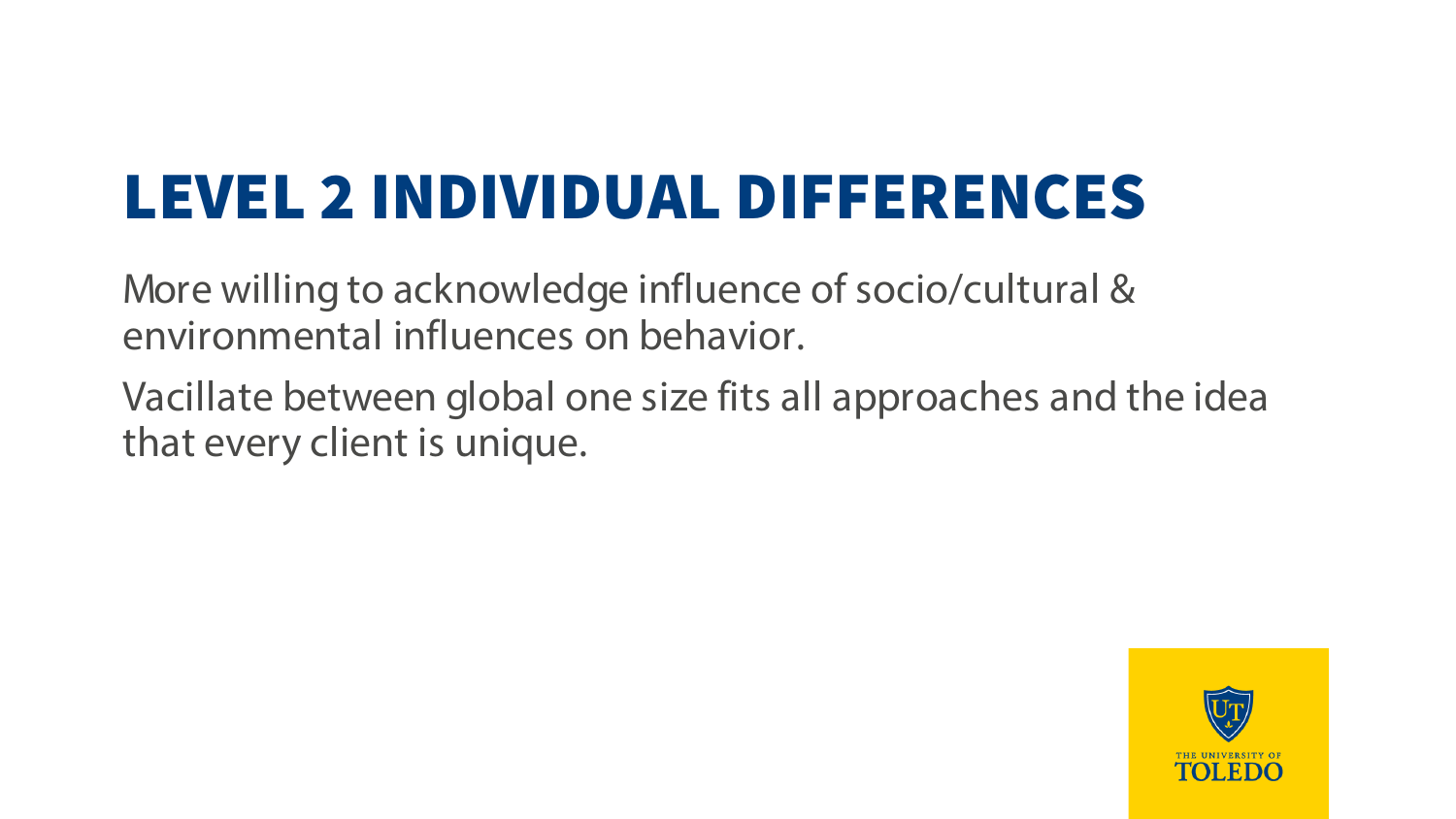### LEVEL 2 THEORETICAL ORIENTATION

Less rigidly aligned with one theory willing to explore other theories.

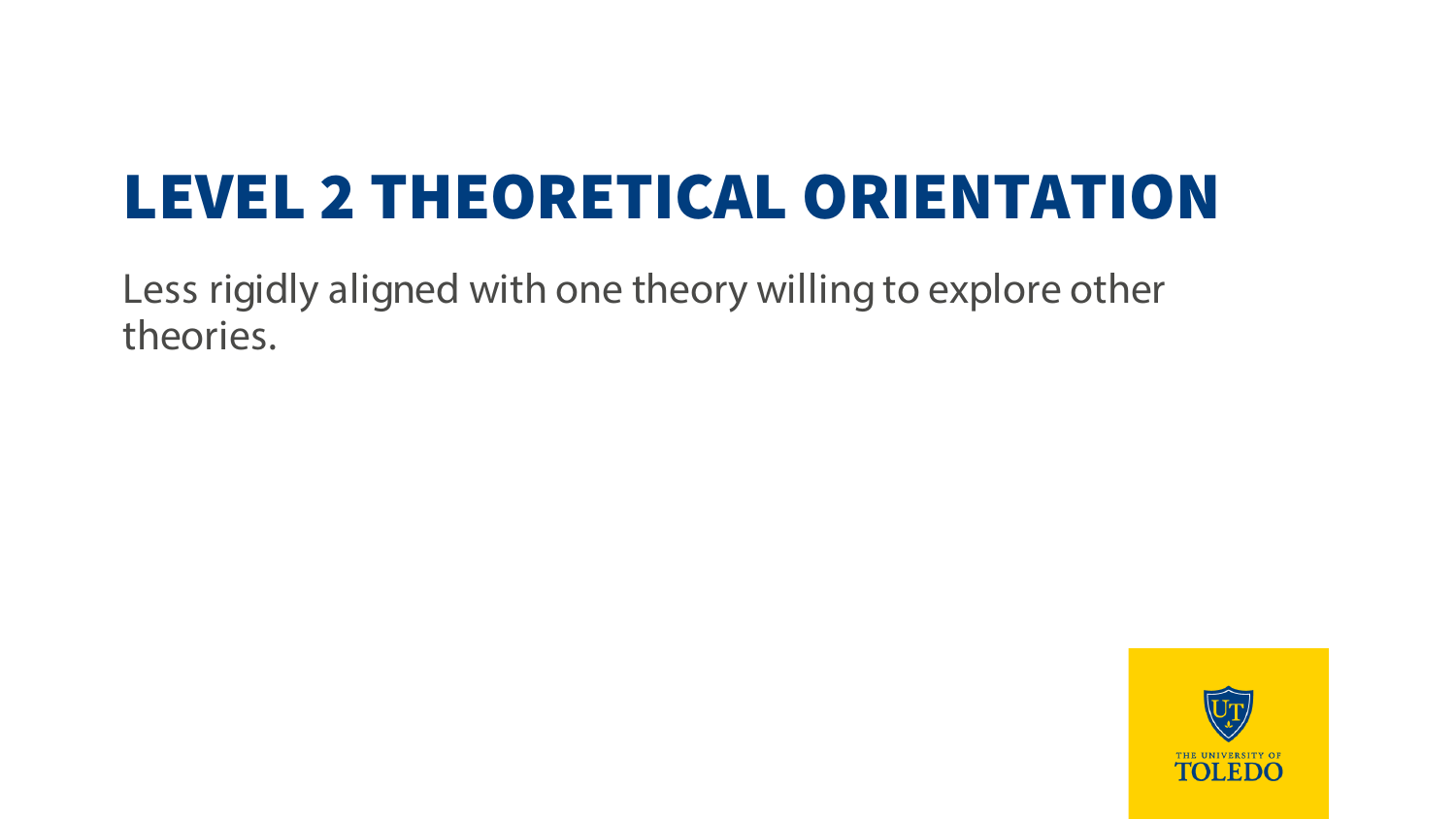### LEVEL 2 TREATMENT PLANNING

May loose sight of need for jointly formulating treatment plans with clients.

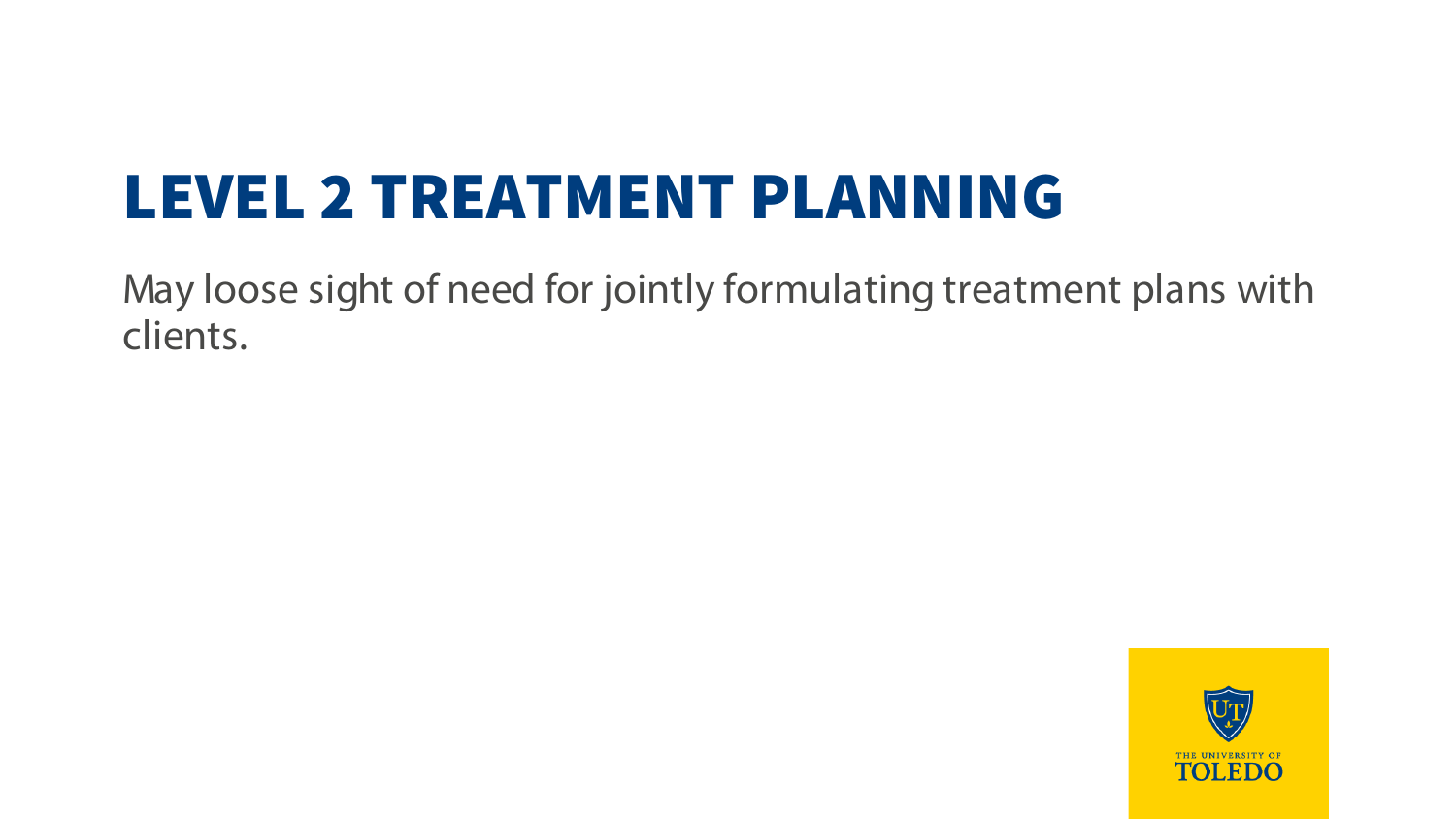### LEVEL 2 PROFESSIONAL ETHICS

Ethics better understood

May view ethics as imposition or limitations on practice that could be violated & justified by exceptions.

May be more concerned about client when concerns should be on client and trainee.

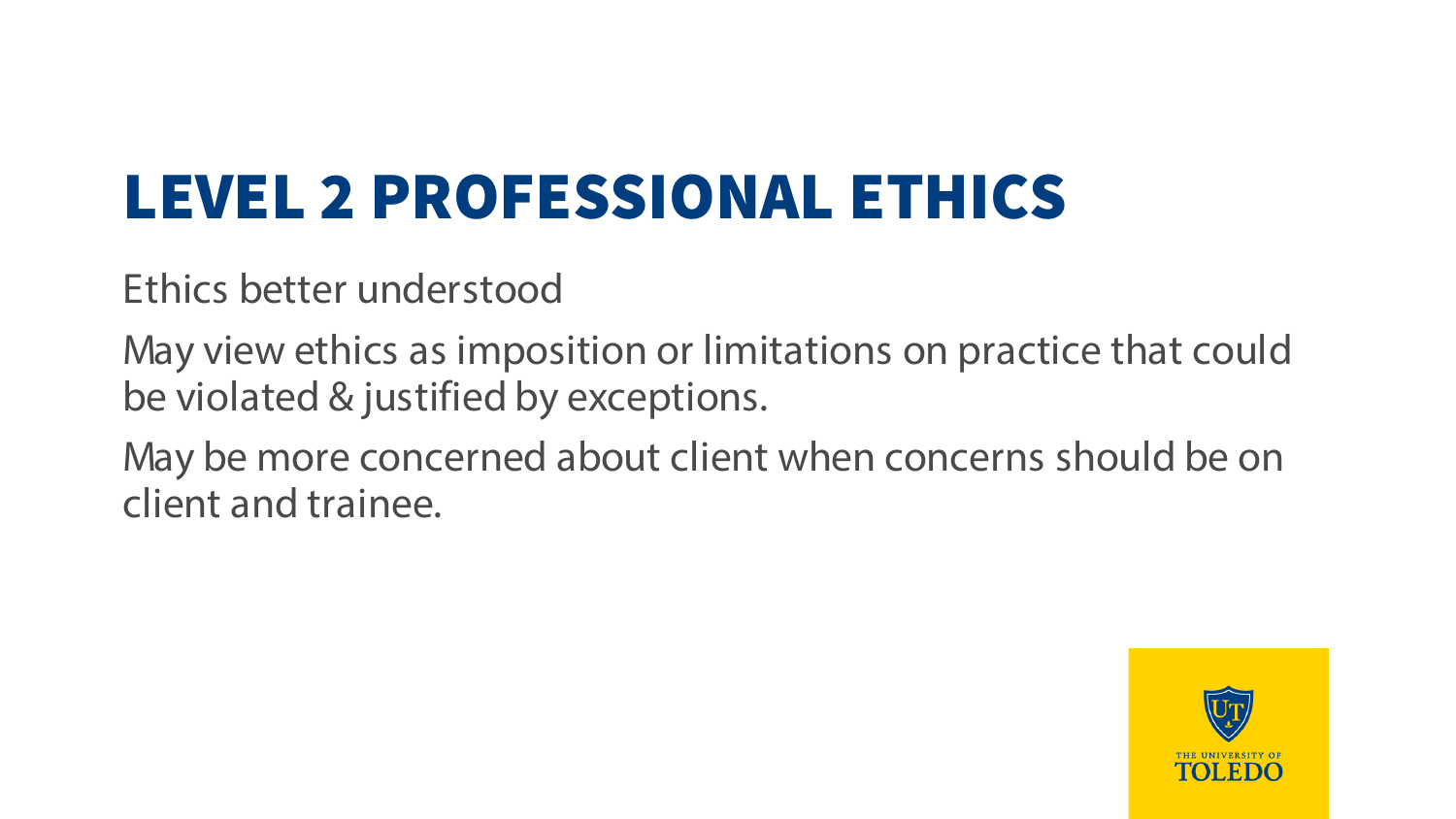- "Therapeutic Adolescence."
- Seek balance between guidance and support.
- Seek balance between autonomy and challenge.

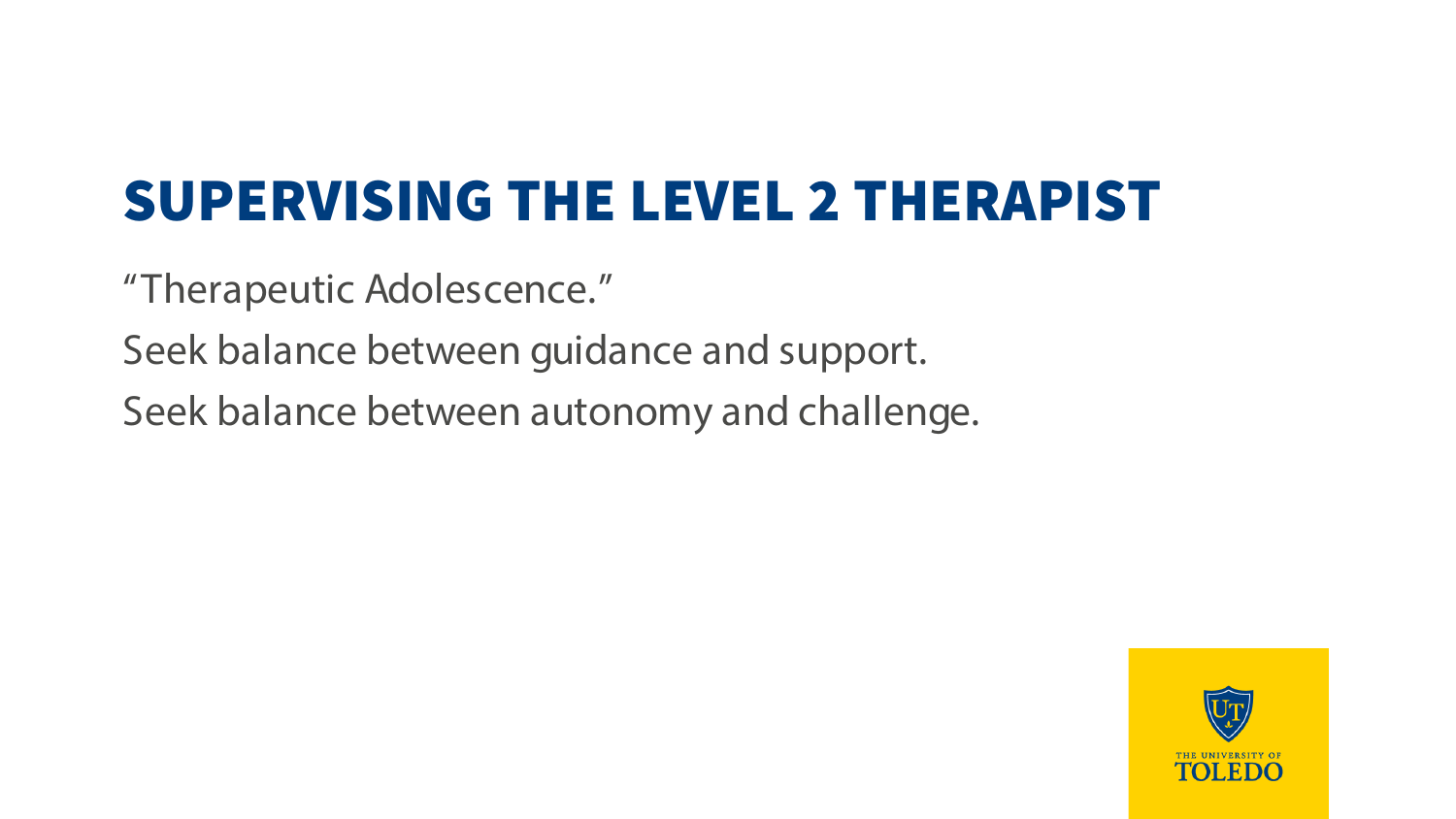Client Assignment:

Usually get more pathological clients who are less open to trying out newer sets of skills.

Case assignment should be presenting problems in and out of trainee comfort zone.

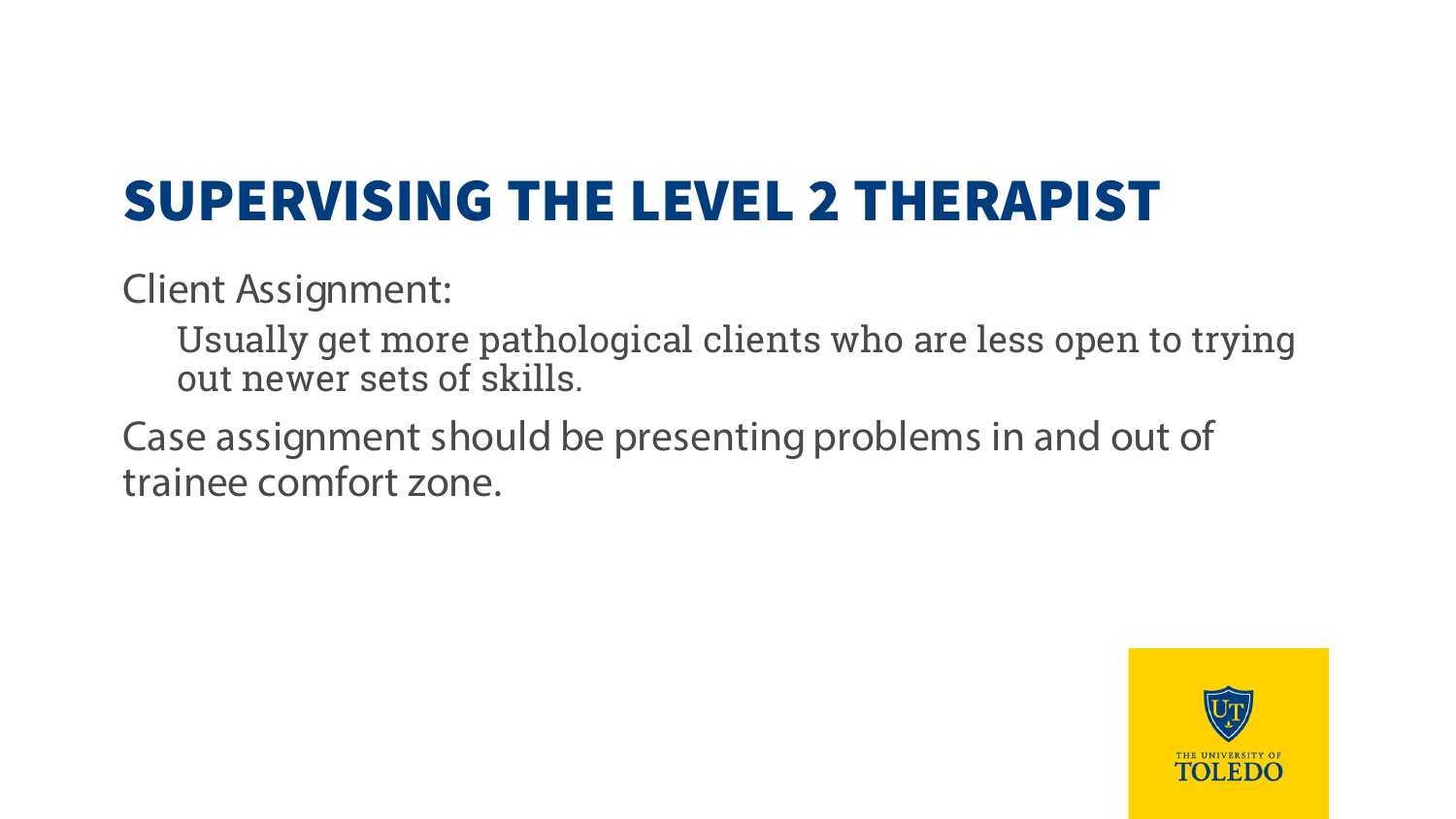Interventions

Ongoing support & concern for supervisee development. Talk about own past difficulties.

Prescriptive: provide multiple options & get supervisee input. Encourage autonomous choices.

Explain your rationale for your decisions.